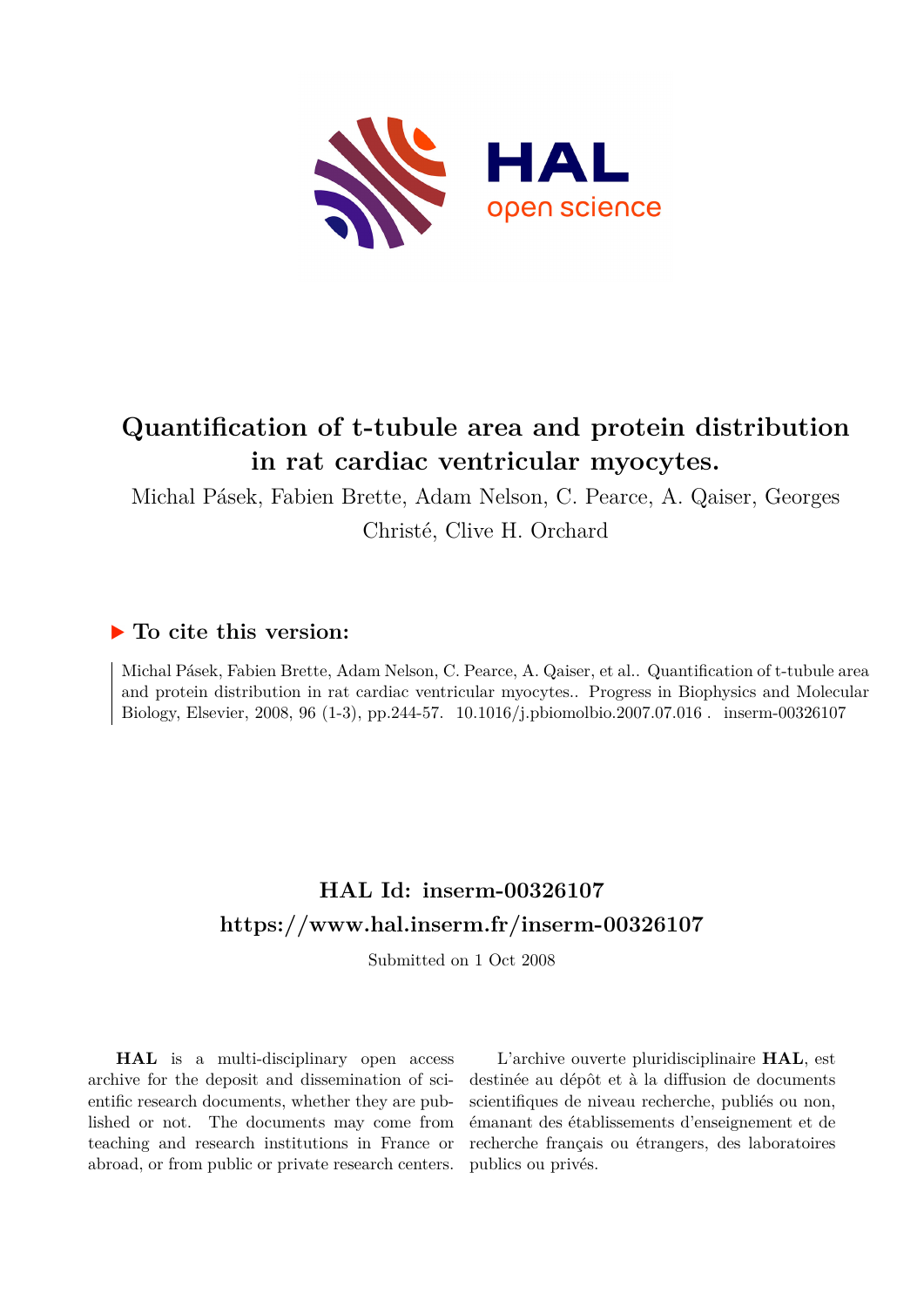**For: Progress in Biophysics and Molecular Biology; focused issue**  Date of this version: 26<sup>th</sup> March 2007

# **Quantification of t-tubule area and protein distribution in rat cardiac ventricular myocytes**

M. Pasek\*, F. Brette<sup>#</sup> A. Nelson<sup>§</sup>, C. Pearce<sup>¶</sup>, A. Qaiser<sup>¶</sup>, G. Christe<sup>†</sup>, and C.H. Orchard<sup>¶</sup>

\* Institute of Thermomechanics, Czech Academy of Science - branch Brno, and Department of Physiology, Faculty of Medicine, Masaryk University, Brno, Czech Republic

# Faculty of Life Sciences, University of Manchester, Manchester, M13 9NT, United Kingdom

§ Centre for Self Organising Molecular Systems, University of Leeds, Leeds LS2 9JT, United Kingdom

¶ Department of Physiology, University of Bristol, Bristol, BS8 1TD, United Kingdom

† INSERM, Lyon, France

Correspondence to Clive Orchard at the above address¶ e-mail: clive.orchard@bristol.ac.uk tel: +44-(0)117-331-7289

Running head: t-tubule quantification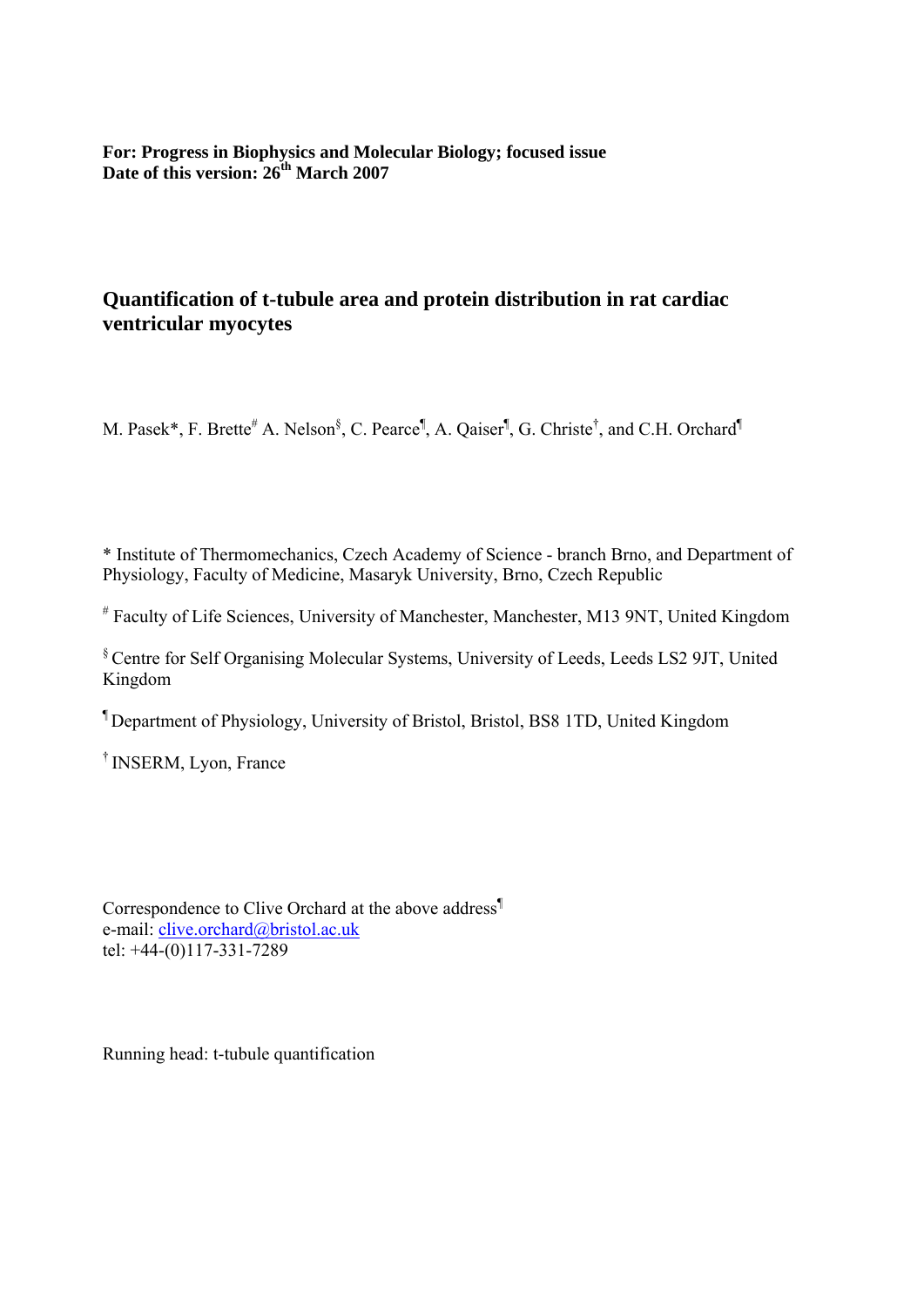#### **Abstract**

The transverse (t-) tubules of cardiac ventricular myocytes are invaginations of the surface membrane that form a complex network within the cell. Many of the key proteins involved in excitation-contraction coupling appear to be located predominantly at the t-tubule membrane. Despite their importance, the fraction of cell membrane within the t-tubules remains unclear: measurement of cell capacitance following detubulation suggests  $\sim$ 32%, whereas optical measurements suggest up to  $\sim 65\%$ . We have therefore investigated the factors that may account for this discrepancy. Calculation of the combinations of t-tubule radius, length and density that produce t-tubular membrane fractions of 32% or 56% suggest that the true fraction is at the upper end of this range. Assessment of detubulation using confocal and electron microscopy suggests that incomplete detubulation can account for some, but not all of the difference. High cholesterol, and a consequent decrease in specific capacitance, in the t-tubule membrane, may also cause the ttubule fraction calculated from the loss of capacitance following detubulation to be underestimated. Correcting for both of these factors results in an estimate that is still lower than that obtained from optical measurements suggesting either that optical methods overestimate the fraction of membrane in the t-tubules, or that other, unknown, factors, reduce the apparent fraction obtained by detubulation. A biophysically realistic computer model of a rat ventricular myocyte, incorporating a t-tubule network, is used to assess the effect of the altered estimates of t-tubular membrane fraction on the calculated distribution of ion flux pathways.

**Key words:** cardiac myocyte, t-tubule, electrophysiology, excitation-contraction coupling, capacitance, cholesterol.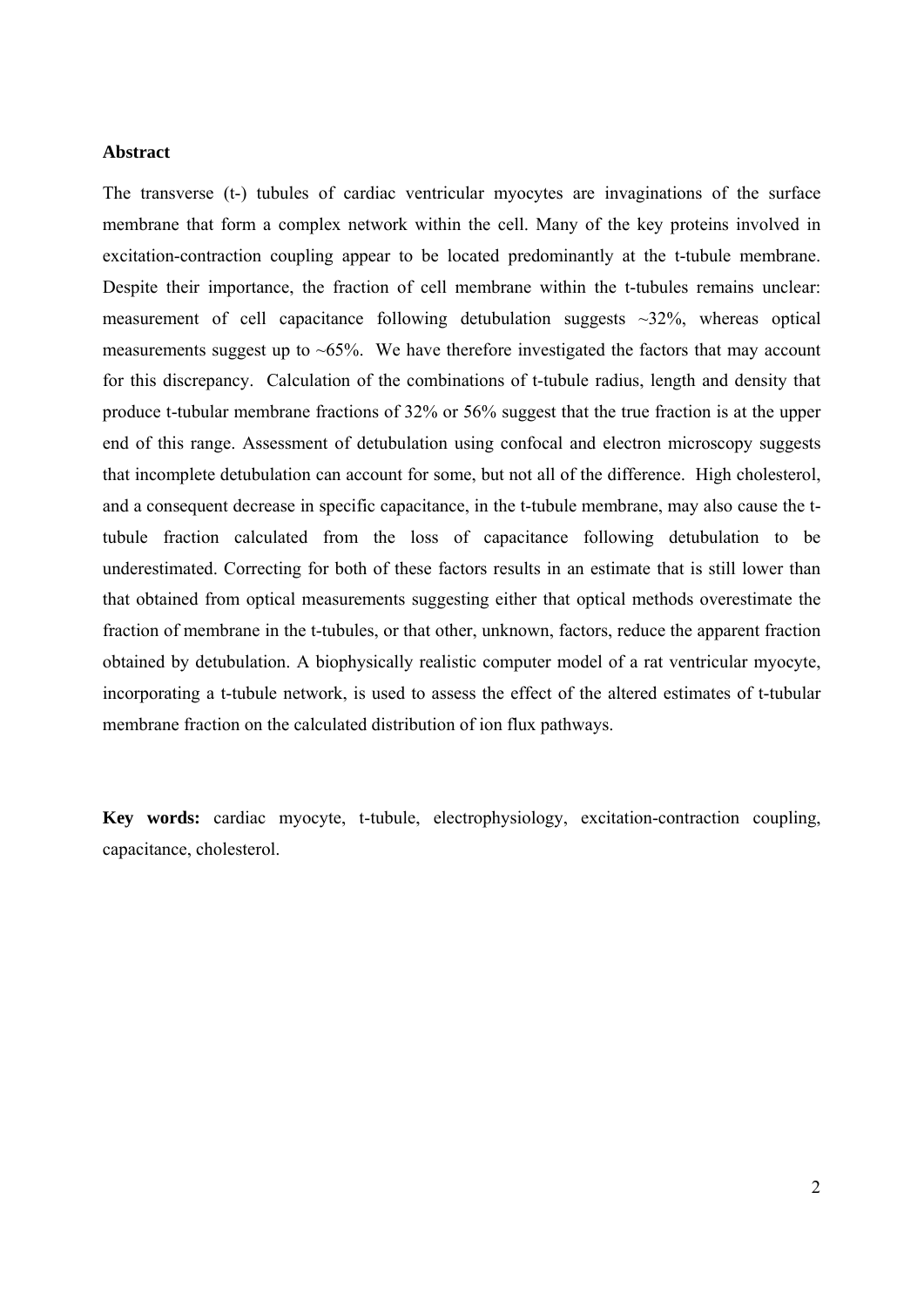#### **Introduction**

During the cardiac action potential, Ca influx via L-type Ca channels activates ryanodine receptors in adjacent sarcoplasmic reticulum (SR) membrane, causing Ca release from the SR (Bers, 2002). In ventricular myocytes Ca influx, and hence Ca release, occurs predominantly at invaginations of the surface membrane called transverse (t-) tubules (Brette  $&$  Orchard, 2003). This causes spatial and temporal synchronization of Ca release, and hence synchronized contraction of the cell (Wier & Balke, 1999).

Recent work using ventricular myocytes has shown that uncoupling the t-tubules physically and functionally from the surface membrane (detubulation) results in loss of  $\sim$ 32% of cell capacitance (a function of membrane area), but ~87% of L-type Ca current  $(I_{Ca})$ , suggesting a high density of I<sub>Ca</sub> in the t-tubules (Kawai *et al.*, 1999). However optical measurements suggest that the surface area of the t-tubules is 0.44  $\mu$ m<sup>2</sup> per  $\mu$ m<sup>3</sup> cell volume (Soeller & Cannell, 1999); normalized to the estimated total surface area/cell volume of a myocyte 100 μm long and 20 μm in diameter (0.68  $\mu$ m<sup>2</sup>/ $\mu$ m<sup>3</sup>) this gives a t-tubular membrane fraction of 65% (Soeller & Cannell, 1999). This agrees with the lower capacitance (pF)/ cell volume (pl) ratio determined by Satoh *et al.* (1996; 6.76 pF/pl in 3 month old rats, compared to 8.88 pF/pl in 6 month old rats): assuming a membrane capacitance of 1  $\mu$ F/cm<sup>2</sup> these values give surface area/volume ratios of 0.676 and 0.888  $\mu$ m<sup>2</sup>/ $\mu$ m<sup>3</sup>, and hence t-tubular fractions of 65% and 50%, respectively. Thus optical measurements suggest that the t-tubule fraction is higher than that obtained by detubulation. The reasons for this discrepancy are unclear.

If the fractional area of the t-tubule membrane is greater than estimated by detubulation, the density of membrane currents in the t-tubules would be lower than previously calculated, although the absolute amounts and relative concentrations would remain the same. This would have important implications for cell function and for the mechanisms trafficking and localizing proteins at the t-tubules.

The present study used a combination of modeling and experimental approaches to investigate the fraction of the cell membrane within the t-tubules, and its effect on the calculated distributions of ion flux pathways.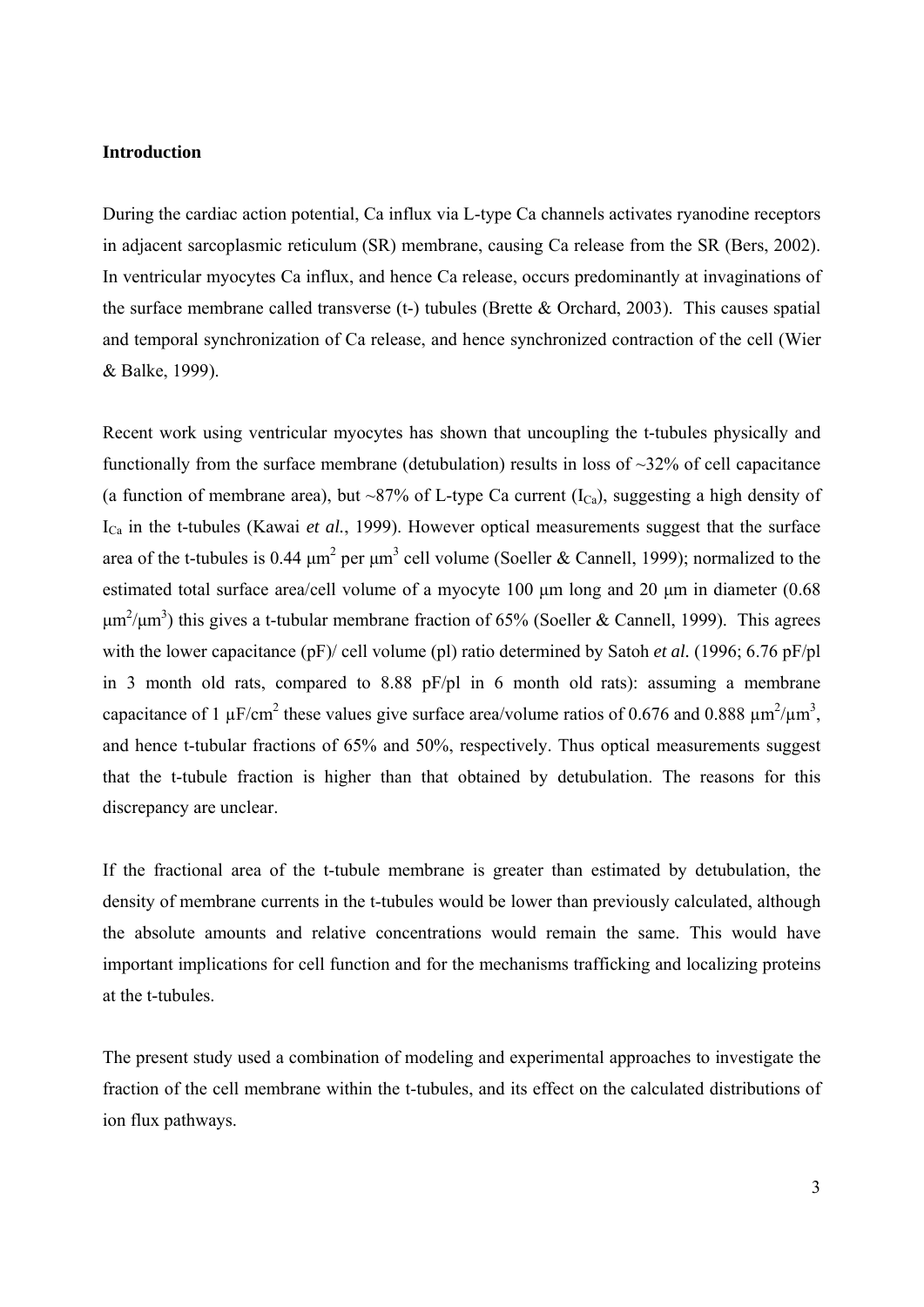#### **Methods**

#### **Computational methods**

The computer model of the rat ventricular myocyte used in the present study has been described previously (Pasek *et al.,* 2006). The model was implemented in MATLAB 6.5 (MathWorks, Inc.) and was based on Pandit's quantitative description (Pandit *et al.*, 2001), modified to include a ttubule compartment. The numerical computation of the system of 59 non-linear differential equations was performed using the solver for stiff systems ODE-15s. The model equations were simultaneously solved using a time step adjusted to keep the estimated relative error of inner variables below a threshold value of 0.001. After every change in model equations or parameter values, the model was run for 20 minutes of equivalent cell lifetime to ensure that steady-state was reached. The values of all variables at this time were assigned as starting values before running model trials. The units in which the equations were solved were: *mV* for membrane voltage, μ*A* for membrane currents, *mM* for ion concentrations, *ml* for volumes and *s* for time.

#### **Cell isolation and t-tubule imaging**

Myocytes were isolated from the ventricles of Wistar rat hearts by enzymatic dissociation, and detubulated using formamide, as described previously (Brette *et al.*, 2002). To image the t-tubules the cells were stained with di-8-ANEPPS, and 1 µm optical sections were imaged at 8 bit resolution using a Zeiss Pascal confocal microscope; confocal images of control and detubulated myocytes stained with di-8-ANEPPS have been published previously (Brette *et al.*, 2002). Offset and gain were adjusted to use the entire dynamic range of the microscope. The area within the cell membrane was outlined manually using Zeiss image analysis software, and the contrast and brightness were increased to produce a binary image in which pixels with an intensity greater than the median were set to the maximum value (255) and those below the median value were set to 0. The total outlined area, and the area occupied by pixels with an intensity of 255 were measured, and used to calculate the percentage of the cell interior occupied by membranes accessible to staining from the extracellular space, which was taken to represent t-tubule membrane. This technique of "thresholding" and pixel counting is similar to that described previously (Heinzel *et al.*, 2002).

### **Electron Microscopy**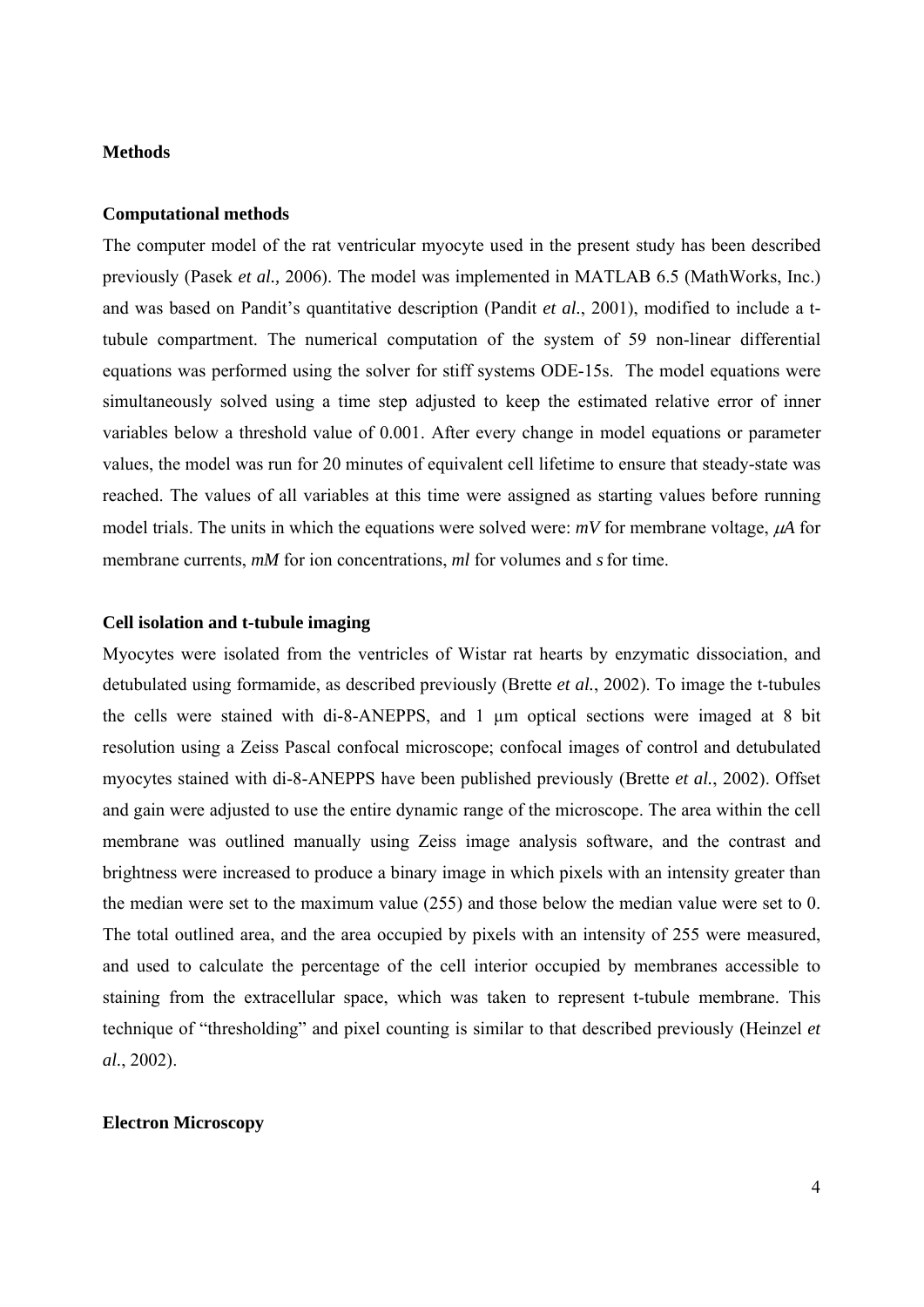Myocytes were fixed in 5% glyceraldehyde and 0.2 mol/l sodium cacodylate buffer (pH 7.2). After centrifugation and washing the cells were embedded in fresh resin and left for 48 hours. Sections for cutting were chosen after staining with methylene blue and visualisation using light microscopy. Thin longitudinal sections were cut on a Diatome diamond knife and collected on copper slotted grids coated in Pioloform film. The grids were stained with uranylacetate (10 minutes) and lead citrate (10 minutes) and viewed in a Philips CM100 transmission electron microscope (TEM). Myocytes were photographed using Kodak 4489 film at a resolution of 4622 pixels x 3831 pixels, and at x6600 magnification so that each μm was equal to 16.5 mm on the printed image. Analysis of these images was performed without knowing whether control or detubulated myocytes were being analysed.

#### **Measurement of specific capacitance of DOPC membranes**

Monolayers of dioleoyl phosphatidylcholine (DOPC) and DOPC + cholesterol were prepared as described previously (Bizzotto & Nelson, 1998;Cohen-Atiya *et al.*, 2006;Nelson & Auffret, 1988;Whitehouse *et al.*, 2004) by spreading 13 μl of a DOPC + cholesterol mixture in pentane (HPLC grade, Fisher Scientific Chemicals Ltd) at the argon-electrolyte interface in an electrochemical cell. A 2.55 mmol/l working solution of DOPC was obtained by dilution of a 63.7 mmol/l stock solution (Avanti Lipids). The cholesterol was prepared as a stock solution of 10.3 mmol/l. Aliquots were taken from the cholesterol stock solution and added to the DOPC working solution to give a specified mole fraction of cholesterol in DOPC. A fresh mercury drop (area =  $0.0088$  cm<sup>2</sup>) was coated with the DOPC and cholesterol mixed layer at the argon-electrolyte interface before each series of experiments. Although the DOPC and cholesterol were about four times excess of surface coverage at the argon-water interface, the coverage of the monolayer on the mercury surface subsequent to transfer was always neither less than, nor in excess of, full coverage. This is because the lipid coverage on the electrode is always controlled by the configuration of the carefully prepared electrode capillary and not by the coverage at the argonelectrolyte interface (Cohen-Atiya *et al.*, 2006).

The specific capacitance of DOPC monolayers and DOPC monolayers + cholesterol was measured as zero frequency capacitance using electrochemical techniques of impedance: measurements of impedance (*Z*) versus frequency (*f*) of the electrode systems using frequencies logarithmically distributed from 65000 to 0.1 Hz, *ac* amplitude (Δ*E*) 0.005 *V* at potential -0.4 V were carried out on the coated electrode systems. The impedance data were transformed to the complex capacitance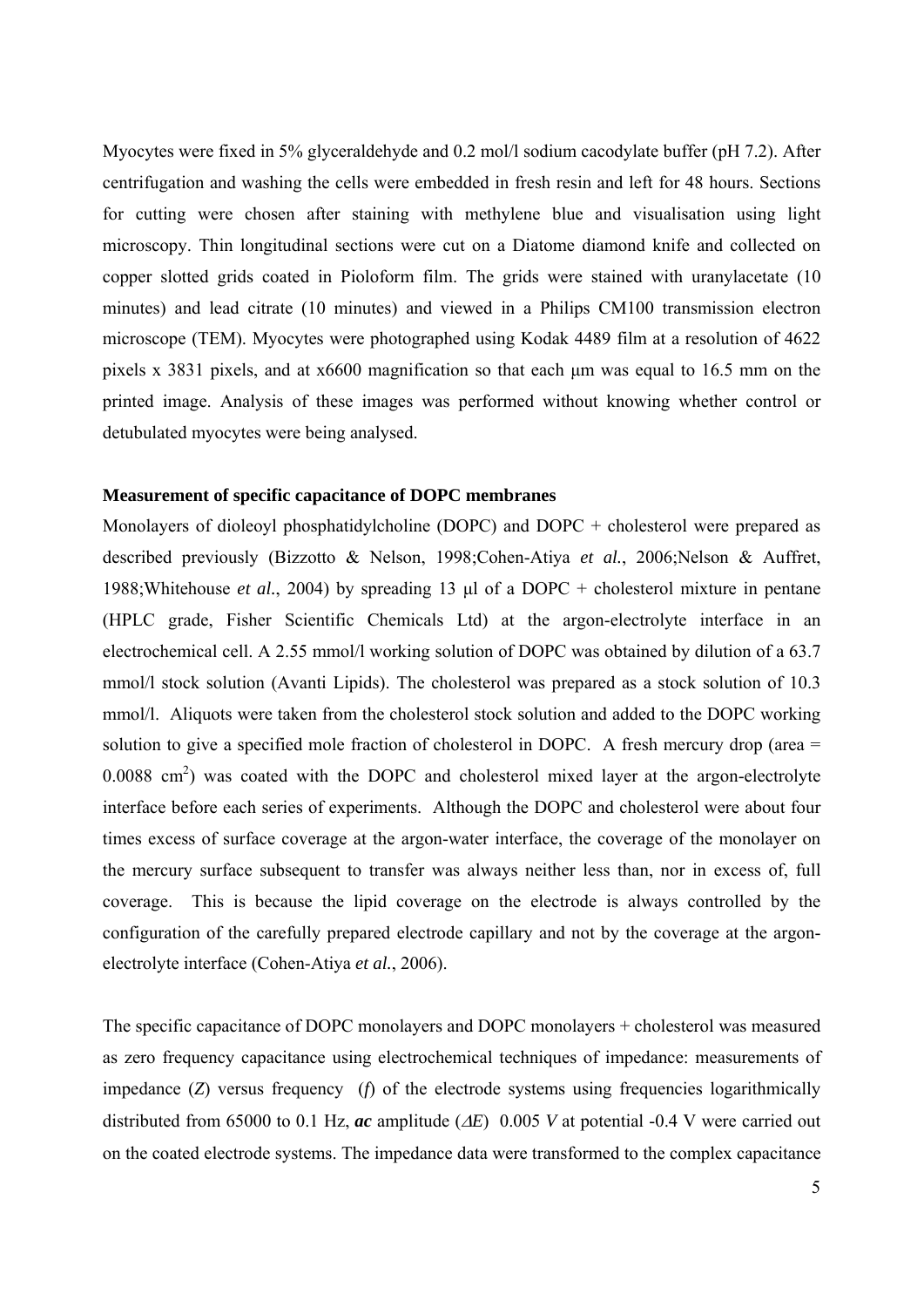plane and the complex capacitance axes were expressed as Re *Y*  $\omega^{-1}$  and Im *Y*  $\omega^{-1}$  respectively, using the EXCEL (Microsoft) spreadsheet. For a series *RC* circuit, the Re *Y*  $\omega^{-1}$  versus Im  $Y\omega^{-1}$ plot gives a single semi-circle for the *RC* element, where the capacitor has no frequency dispersion. A monolayer of DOPC behaves as a simple capacitor in a *RC* circuit appearing as a single semi-circle in the complex capacitance plot. The incorporation of cholesterol into the DOPC monolayer at mole fractions of 0.3 and above gives rise to the occurrence of low frequency relaxations in the complex capacitance plot. The extrapolation of the *RC* semi-circle to the Im *Y*  $\omega^{-1}$  axis at low frequency gives the zero frequency capacitance (*C*) of the *RC* circuit which is the specific capacitance of the monolayer. These methods applied to the specific capacitance of DOPC monolayers are described in detail (Whitehouse *et al.*, 2004).

### **Statistics**

Data are presented as mean  $\pm$  sem of n observations. Data were compared using paired or unpaired t-tests as appropriate, and significance taken as P<0.05.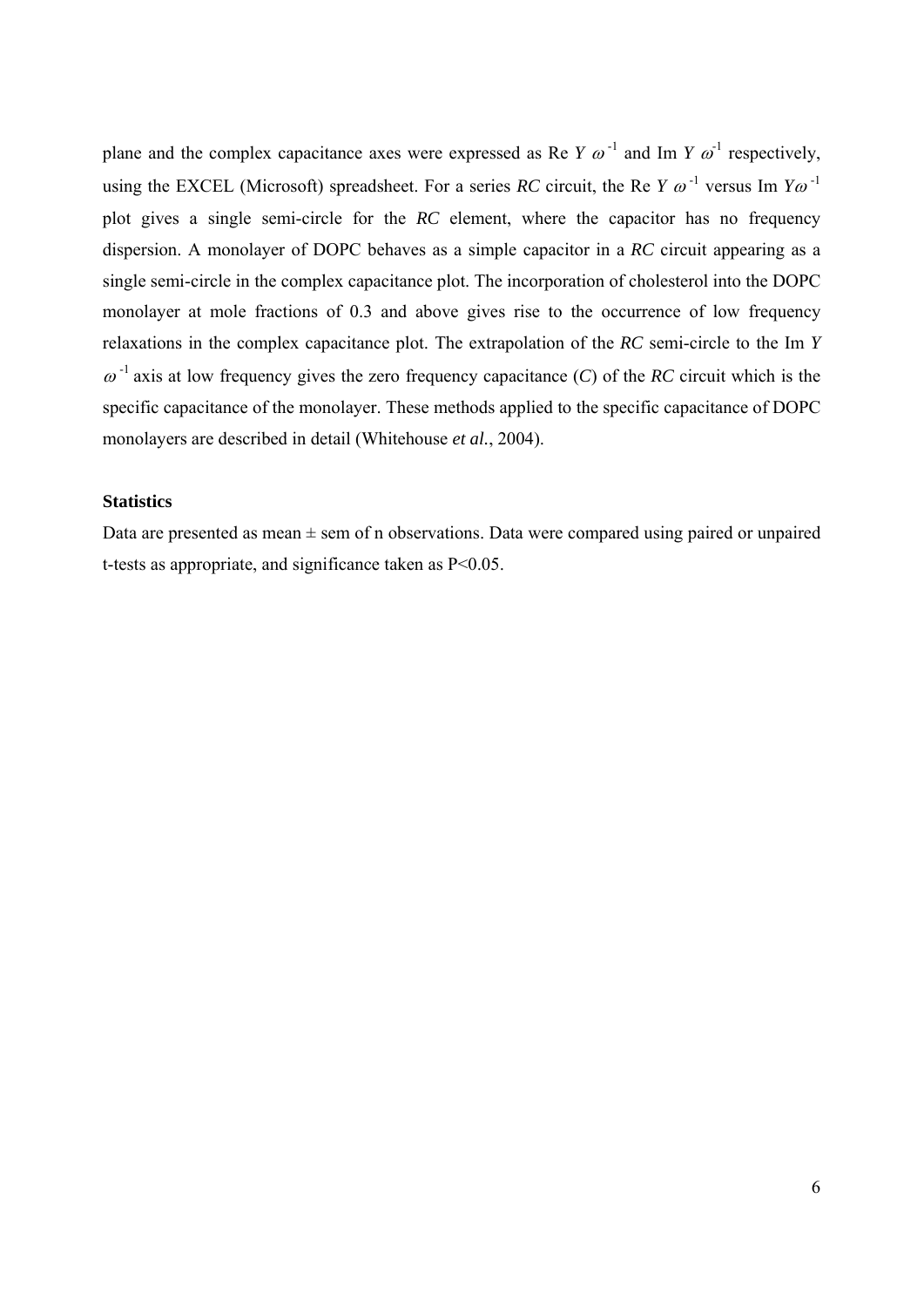#### **Results**

#### *Which estimate of t-tubule membrane area is correct?*

Membrane capacitance is a function of membrane area, and decreases by  $\sim$ 32% after detubulation (Brette *et al.*, 2002;Brette *et al.*, 2004a;Brette *et al.*, 2004b;Brette & Orchard, 2006b;Brette & Orchard, 2006a;Brette *et al.*, 2006b;Despa *et al.*, 2003;Kawai *et al.*, 1999;Komukai *et al.*, 2002;Yang *et al.*, 2002). This is similar to the fraction of cell membrane estimated to be in the ttubules using electron microscopy (Page, 1978). However structural and sampling distortions can occur during preparation of tissue for electron microscopy, and measurements obtained by filling the t-tubules of a living cell with fluorescent dye (Soeller & Cannell, 1999) combined with measurements of surface/volume ratio (Satoh *et al.*, 1996) suggest that >50% of the cell membrane is within the t-tubules (Bers, 2001). We have used a simple model to explore this discrepancy: we determined the combinations of t-tubule radius, length and density that produce either 32% (the value obtained by detubulation) or 56% (a value computed from optical measurements and the average surface/volume ratio of  $0.782 \mu m^2/\mu m^3$  from Satoh *et al.* 1996; above). We thus determined whether using 32% or 56% gave combinations of these variables that were close to those observed experimentally. To do this, we used the derived relationship:

 $F_t$  /(1- $F_t$ ) =  $2\pi r_t l_t$ dens<sub>t</sub>

where  $F_t$  is the fraction of cell membrane within the t-tubules,  $r_t$  is t-tubule radius,  $l_t$  is t-tubule length and dens<sub>t</sub> is t-tubule density, expressed as the number of t-tubule openings per unit area of surface membrane. The planes in figure 1 show solutions to this equation over the range of ttubule radii and densities reported experimentally. These data show that the plane produced using a fractional area of 56 % contains tubular lengths in the range reported for the average length of tubular inter-branch segments (average 6.9 µm; Soeller & Cannell, 1999), whereas a fractional area of 32% produces lengths <4 µm, which is less than half the diameter of a cardiac myocyte and shorter than observed experimentally. These data suggest that a fractional value of 56% may be closer to the actual value than 32%. This raises the question of why the estimated fraction of cell membrane within the t-tubules is different using the two techniques. One possibility is that the optical dye-filling technique overestimates the fraction of membrane in the t-tubules, although the data presented above makes this less likely. Alternatively detubulation may under-estimate the fraction of cell membrane within the t-tubules, either because some t-tubules remain coupled to the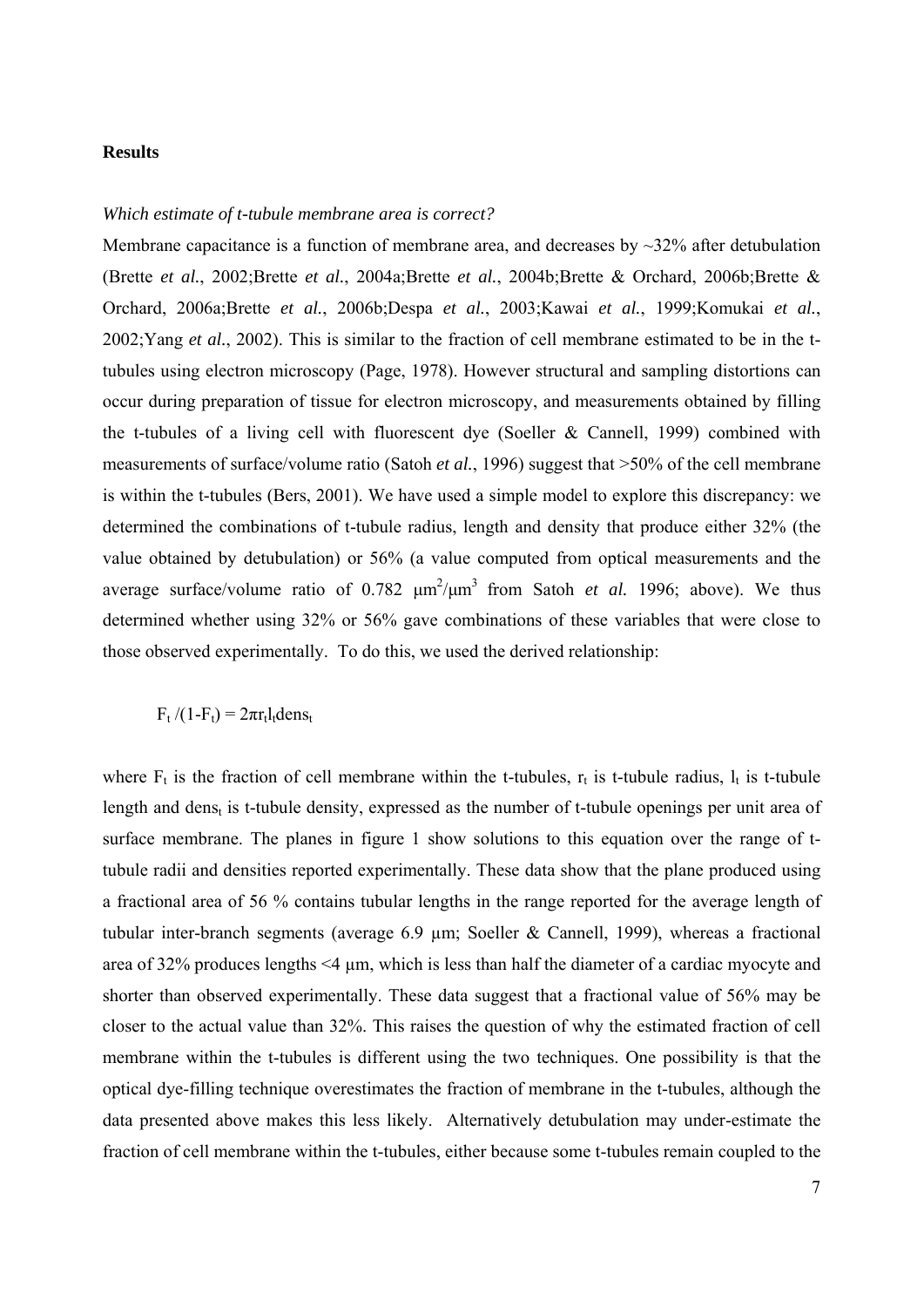surface membrane or because the specific capacitance of the t-tubule membrane is lower than that of the surface membrane, so that a greater fraction of membrane is lost than capacitance. These possibilities are considered further below.

#### *Could incomplete detubulation contribute to the discrepancy?*

To address the first of these possibilities, the extent of detubulation was estimated from confocal images of intact and detubulated rat ventricular myocytes stained with the lipophilic dye di-8- ANEPPS and imaged as described in Methods. These cells were from cell isolations used for previously published work, in which detubulation was used to determine the distribution of ion flux pathways between the t-tubule and surface membranes. t-tubule staining was determined by "thresholding" as described in Methods. In 12 control cells,  $15.28 \pm 2.22\%$  of the cell interior showed such staining; in 8 detubulated cells, the value was  $1.17 \pm 0.29\%$ , suggesting that following detubulation 7.7% of the t-tubule network remained accessible to the extracellular space. This will contribute to, but is insufficient to account for, the discrepancy between the optical and electrophysiological measurements of t-tubule membrane fraction.

To investigate whether ultrastructural distortion of the t-tubules following detubulation might alter the apparent membrane area, electron microscopy was used to image intact and formamide-treated (detubulated) myocytes. Representative images are shown in figure 2 (left). Attempts to use prior labelling with lanthanum, as described previously for skeletal muscle (e.g. Voigt and Dauber 2004), to identify and image the t-tubules, were unsuccessful, and would in any case not penetrate t-tubules that are inaccessible from the extracellular space. Thus spaces in the image were taken to be part of the t-tubular network, an assumption supported by their dimensions and proximity to the Z line (fig. 2, right), which are similar to those reported previously (Soeller  $\&$ Cannell, 1999), although it is not possible to determine whether they are open to the extracellular space. The EM images in figure 2 show that the gross structure of the cell appears to be well maintained following detubulation, although there are fewer apparent t-tubules in the formamidetreated cell; table 1 shows that the main change following formamide treatment is a decrease in the number of t-tubules per unit area, although the area of each t-tubule appears to be unchanged. These changes are compatible with previous data showing that following detubulation, the ttubules appear to collapse into the cell to form longitudinal vacuoles rather than maintaining their transverse location at the Z-lines (Brette *et al.*, 2002). These data suggest that neither incomplete detubulation, nor distortion of the remaining t-tubules can account for the discrepancy.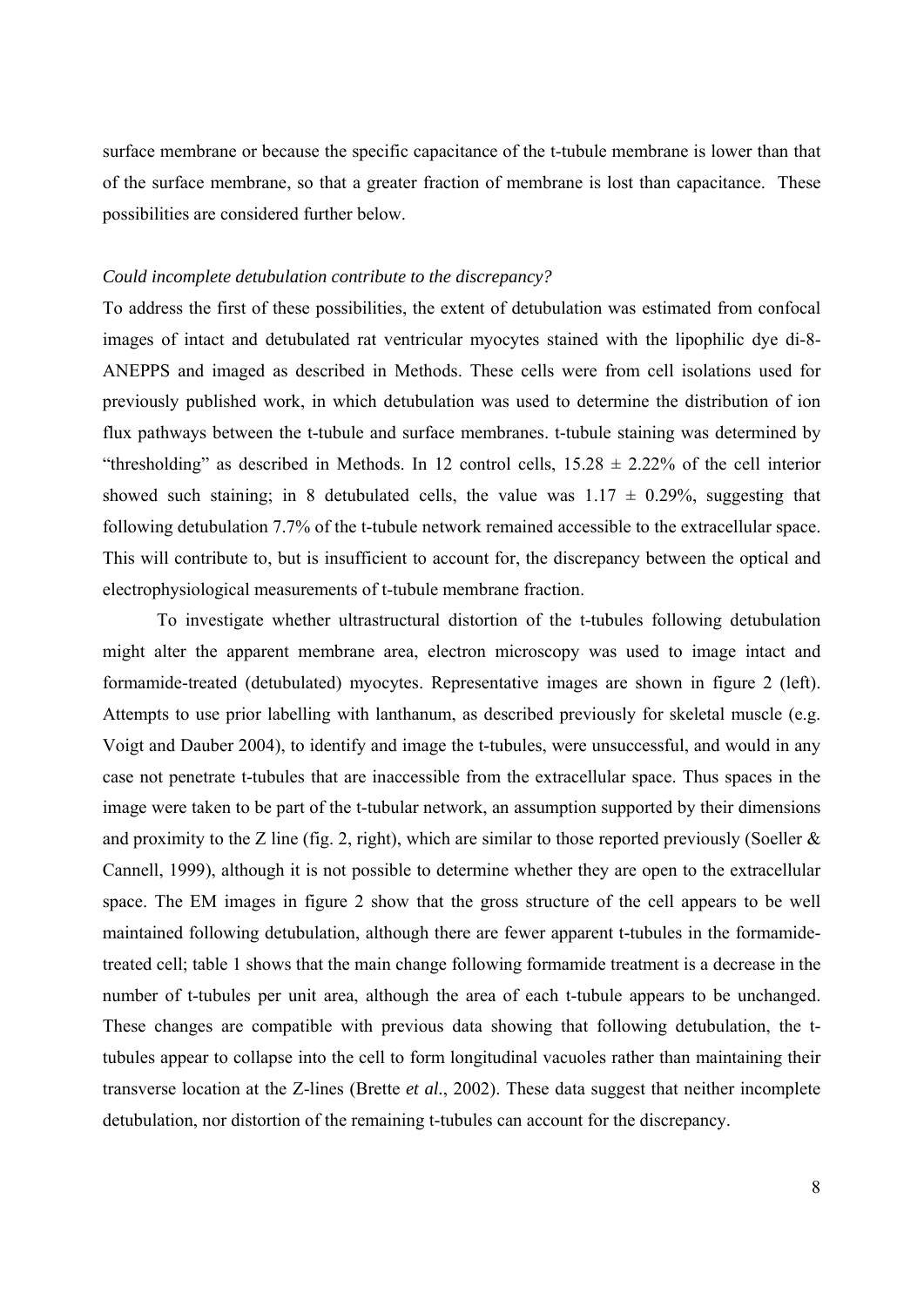#### *Could low specific capacitance of the t-tubule membrane contribute to the discrepancy?*

It has previously been reported that in striated muscle the t-tubule membrane is rich in cholesterol, compared with the surface membrane (Rosemblatt *et al.*, 1981;Sumnicht & Sabbadini, 1982). To investigate whether this could reduce the capacitance of the t-tubule membrane sufficiently to account for the discrepancy, we determined the effect of increasing the cholesterol content of a DOPC monolayer, as described in Methods. In the absence of cholesterol, this membrane has a specific capacitance of 1.8  $\mu$ F/cm<sup>2</sup>, twice that (0.9  $\mu$ F/cm<sup>2</sup>) of a bilayer, which in turn is similar to that of the normal cell membrane (1  $\mu$ F/cm<sup>2</sup>). Figure 3 shows that increasing the mole fraction of cholesterol in the DOPC monolayer results in a decrease in its specific capacitance, to  $\sim$ 1  $\mu$ F/cm<sup>2</sup> (0.56 of control); at 0.3-0.4 mole fraction cholesterol. Increasing cholesterol content above 0.4 mole fraction caused no further decrease in specific capacitance; indeed a small increase occurred, concurrent with phase separation (Whitehouse *et al.*, 2004). Thus it appears that high cholesterol in the t-tubule membrane could decrease its specific capacitance, resulting in a smaller fractional loss of capacitance than of tubular membrane following detubulation.

# *Can incomplete detubulation plus low specific capacitance account for the discrepancy?*

The data presented above suggest that a combination of incomplete detubulation (7.7% of t-tubules remaining) and reduced specific capacitance of the tubular membrane (due, for example, to high cholesterol) might account for the discrepancy between electrophysiological and optical estimates of the percentage of membrane in the t-tubules. To explore this suggestion quantitatively, we used a previously described biophysically realistic computer model of the rat cardiac myocyte (Pasek *et al.*, 2006) that incorporates a t-tubular compartment constituting 56% of the cell membrane. Using this model we determined the loss of membrane capacitance that would be observed upon detubulation if 7.7% of the t-tubules remained functionally coupled to the surface membrane, and the specific capacitance of the t-tubule membrane was 0.56 that of the surface membrane (i.e. the maximal fractional decrease observed on increasing cholesterol content, and assuming the cholesterol content of the surface membrane to be 0%). Figure 4 (top) shows the percentage loss of capacitance that would occur with different percentage losses of tubular membrane in the model; each black line represents a different t-tubule membrane specific capacitance: reducing ttubule specific capacitance to 0.56 that of the surface membrane and leaving 7.7% of the t-tubule network intact (i.e. ~92% loss of tubular membrane) results in a greater loss of membrane capacitance  $(\sim 38\%)$  than that observed experimentally  $(32\%)$ . However if the percentage of the cell membrane in the t-tubules is reduced to 49 %, then 32% of membrane capacitance is lost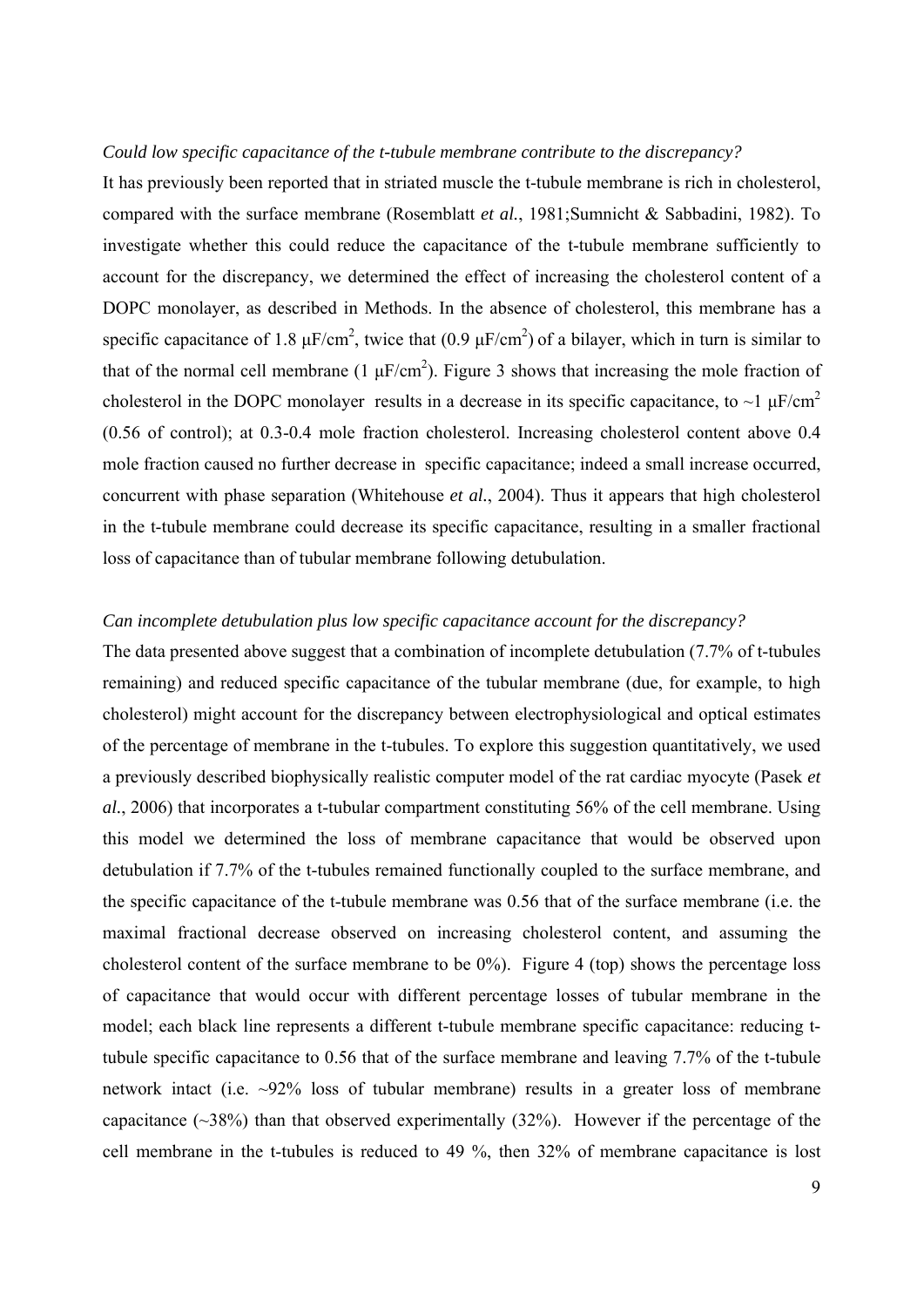following detubulation (red line). This assumes the maximum measured decrease in specific capacitance of the t-tubule membrane; if the specific capacitance is higher, then the percentage of the cell membrane in the t-tubules would have to be lower to reconcile the capacitance and optical measurements; the lower panel of figure 4 shows the combinations of specific capacitance and percentage of membrane in the t-tubule that satisfy 32% loss of capacitance. This suggests therefore that 49% may be an upper limit, and thus that optical measurements overestimate the percentage of the cell membrane in the t-tubules while the capacitance measurements underestimate it, although it remains possible that other factors contribute to the discrepancy: for example if factors other than cholesterol reduce the specific capacitance of the t-tubule membrane. However it appears likely that the actual value lies between 49% and 35%, the value obtained from capacitance measurements corrected for incomplete detubulation only; i.e. assuming that the specific capacitance of the t-tubule membrane is the same as that of the surface membrane.

*Effect of altered estimates of t-tubular membrane on calculated distribution of ion flux pathways*  Incomplete detubulation, or loss of a greater area of membrane than suggested by capacitance measurements, will alter the calculated distribution of ion flux pathways between the t-tubule and surface membranes: incomplete detubulation will result in an underestimate of the fraction of ion flux pathways within the t-tubules, while loss of a greater fraction of membrane than suggested by capacitance measurements will result in a decrease in the calculated density of ion flux pathways in the t-tubules.

We therefore used values that reconcile the optical and electrophysiological measurements of t-tubule area (t-tubule specific capacitance 0.56  $\mu$ F/cm<sup>2</sup>, 49% of the cell membrane within the ttubules, 7.7% remaining after detubulation, assuming that this is also the fraction electrically coupled to the surface membrane) in the rat ventricular myocyte model described above, to determine the percentage of key membrane currents that would need to be present in the t-tubules to give previously published values determined using detubulation.

Table 2 shows the results of these calculations. The left column shows previously published percentage losses of current following detubulation (and therefore by implication in the t-tubules) corrected, where necessary, for the presence of the 13% of myocytes that show no detubulation (Kawai *et al.*, 1999); it is worth noting that only 13% of  $I_{Ca}$  remains after detubulation, putting an upper limit of 13% on the fraction of the t-tubule network remaining, assuming homogeneous current distribution within the t-tubules). The second column shows these values corrected for the presence of 7.7% of the t-tubule network after detubulation. The third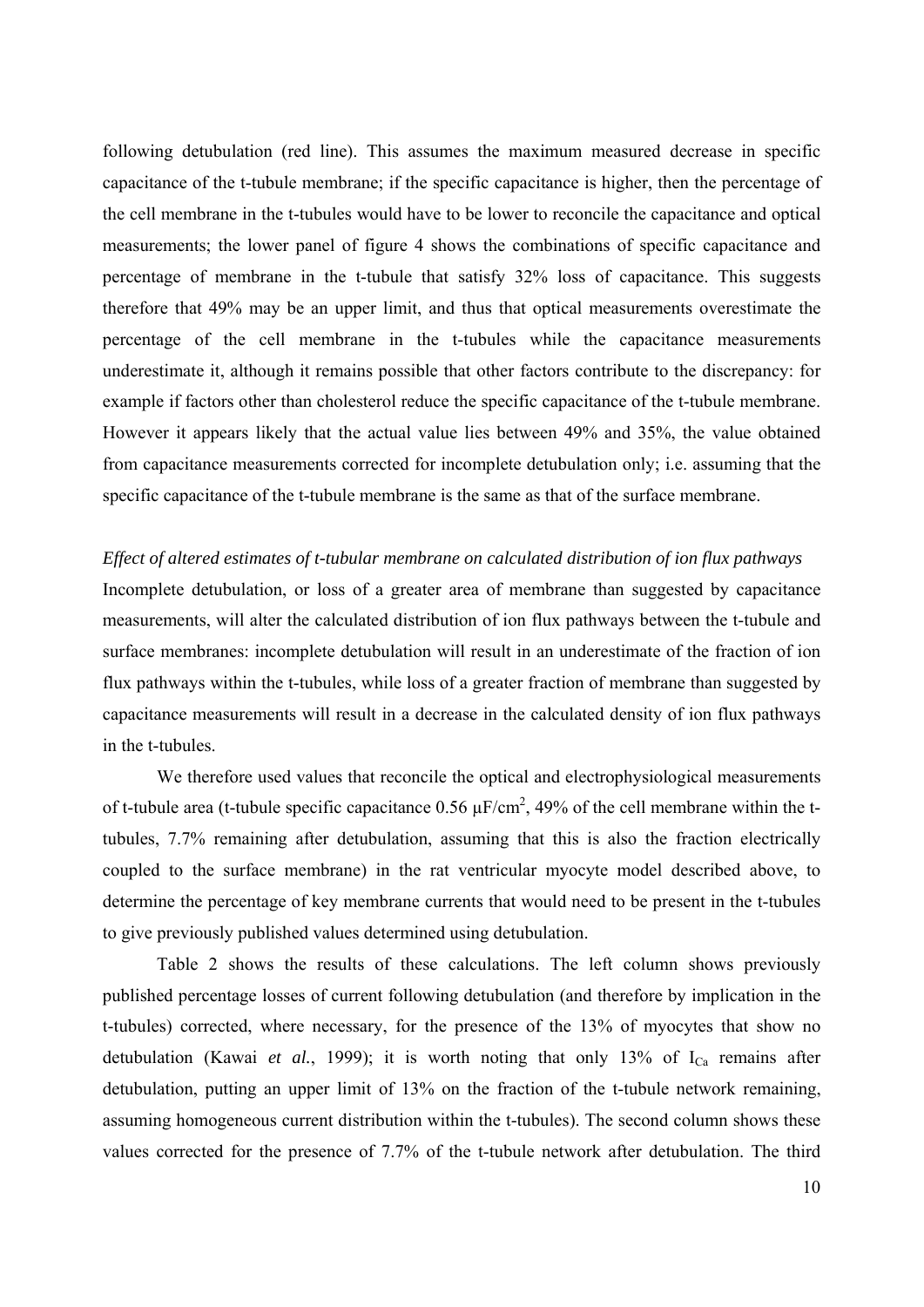column shows the fraction of each ion flux pathway that has to be located within the t-tubules in the model to give the fraction of current determined experimentally by detubulation; these calculations assume that the current measured experimentally is uncontaminated by other currents flowing under the experimental conditions used. These values differ from those in column two because of factors such as ion concentration changes in the restricted diffusion space of the ttubules. The fourth column shows a similar calculation for the fraction of ion flux pathways, but after correction for possible contamination by other currents flowing under the experimental conditions used. Table 3 shows the parameters underlying the densities of ion flux pathways at the t-tubule and surface membranes in the model, calculated from the data in table 2 with the t-tubular fraction of the cell membrane set to 49%. This shows the effect of correcting for current fraction on current density, in particular that computation of current densities from loss of currents following detubulation results in underestimation of densities at the t-tubule membrane and overestimation at the surface membrane. An initial description of the effects of these corrections on the behaviour of the rat ventricular myocyte model is given in the companion paper by Pasek *et al.* (2007).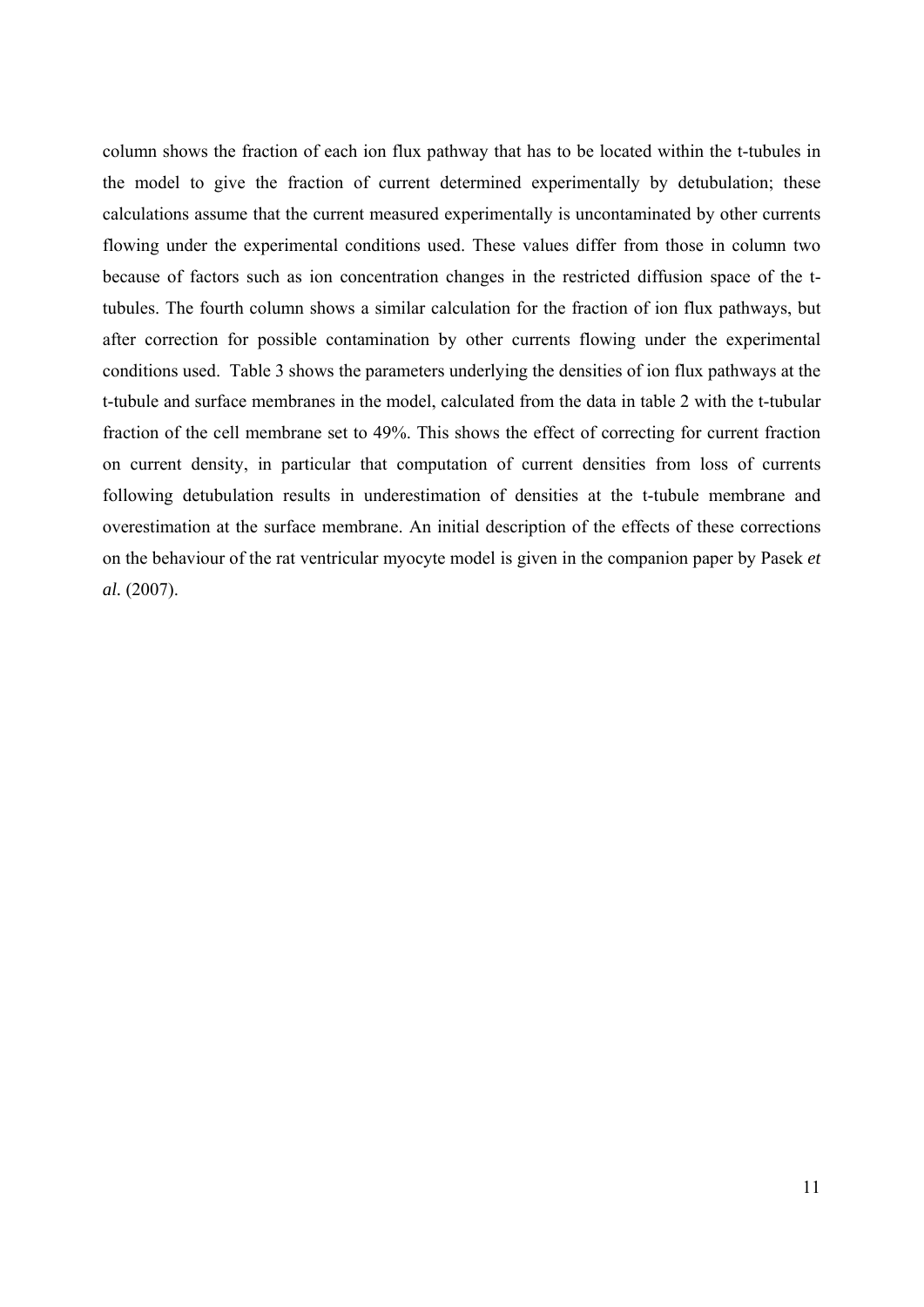#### **Discussion**

#### *Consequences of incomplete detubulation and reduced specific capacitance of tubular membrane*

Incomplete detubulation will result in a small underestimate of the fraction of the cell membrane, and of the absolute amount of each membrane current, within the t-tubules (table 2). However it will have a negligible effect on the calculated density of the current within the ttubules or on the relative amount of each current, assuming that the currents are homogeneously distributed throughout the t-tubule so that the remaining t-tubule membrane has a similar current composition to that lost during detubulation.

If the specific capacitance of the t-tubule membrane is lower than that of the surface membrane, then a given percentage loss of capacitance represents a greater percentage loss of cell membrane. Thus estimating the t-tubular fraction of the cell membrane from loss of capacitance following detubulation will result in an underestimate. This will have no effect on the absolute or relative current loss following detubulation. However correction for this effect will reduce calculated current density. If the fraction of current calculated to be in the t-tubules (table 2) is similar to the corrected fraction of t-tubule membrane (49%), then the t-tubules may not represent a specialized site in terms of density of these proteins. Nevertheless some currents, including I<sub>Ca</sub> and  $I_{\text{Na/Ca}}$ , are clearly localized at the t-tubules to an extent that is difficult to explain in terms other than t-tubular concentration of protein function:  $>90\%$  of  $I_{Ca}$  for example appears to be in the ttubules; this fraction is far higher than the upper estimates of the fraction of cell membrane within the t-tubules. It has been reported that some currents are modulated differently at the t-tubule and surface membranes.  $I_{Ca}$  for example, appears to be more tightly regulated by PKA and Ca at the ttubules than at the surface membrane (Brette *et al.*, 2004a). Thus the concentration of protein function at the t-tubules may be due to concentration of the protein, as suggested by immunohistochemical studies, and/or local upregulation of protein function.

These data suggest that the t-tubules show specialisation in either the density and/or regulation of some membrane currents. This has important implications for the trafficking and targeting of membrane proteins; a higher density and better regulation of proteins such as the Ltype Ca channel suggest that this protein is trafficked and/or targeted specifically to the t-tubule membrane where it is able to co-localise with regulatory proteins and RyR. Although the mechanisms underlying the trafficking of the cardiac Ca channel to the cell membrane are starting to be elucidated, the mechanisms by which it is targeted to the t-tubule and co-localised with RyR at an apparently stable stoichiometry (Brette *et al.*, 2006b) are unknown. However it has recently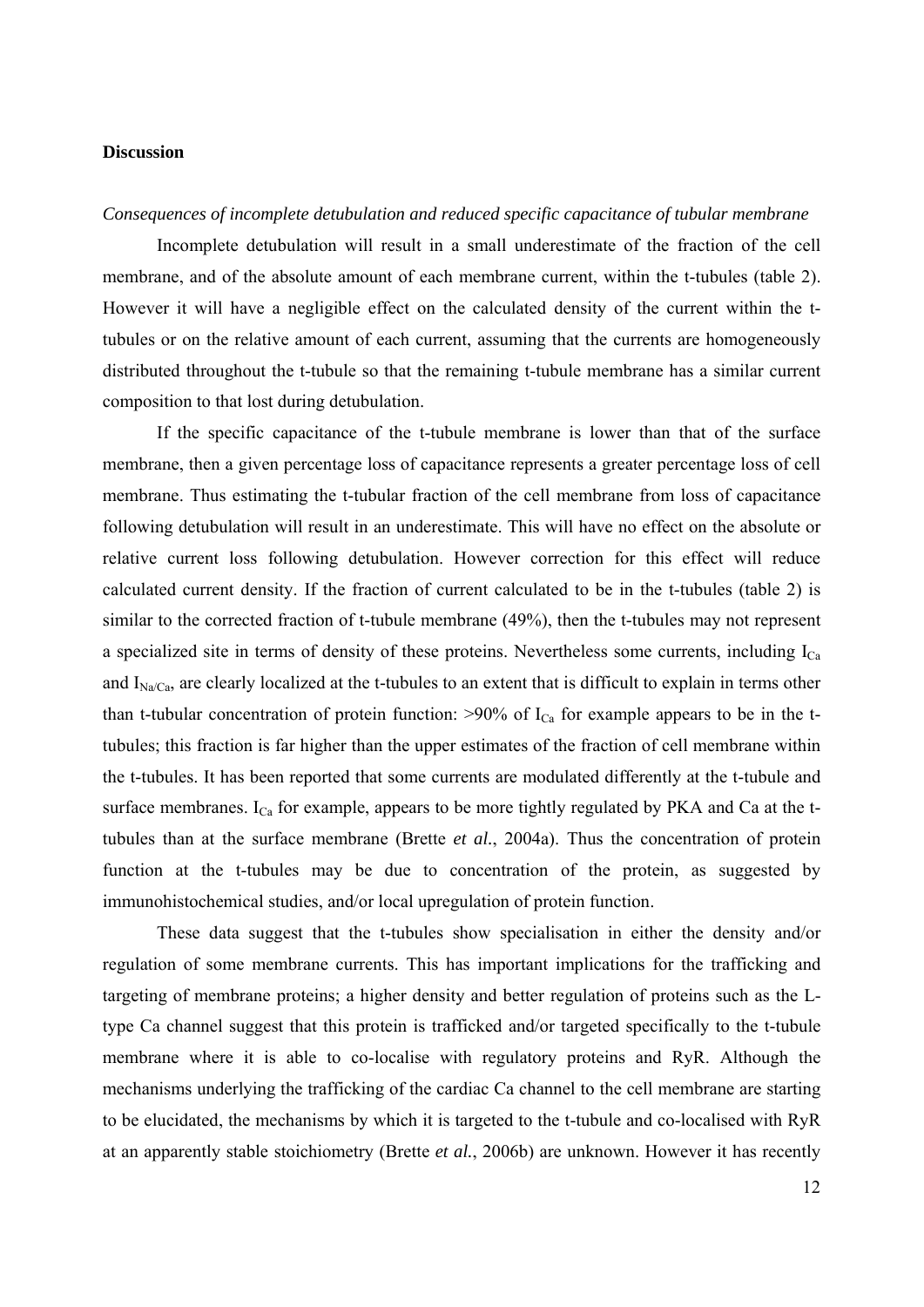been shown that the  $\alpha_2\delta$  subunit of Ca<sub>V</sub>2.1 is completely concentrated in cholesterol rich microdomains in the cerebellum, where it co-localises with the  $\alpha_1$ , pore forming, subunit (Davies *et al.*, 2006). A similar mechanism might account for concentration of Cav1.2 in cholesterol rich ttubule membrane: if, as suggested below, cholesterol is found predominantly in the transverse elements of the t-tubule system, this would be consistent with immunohistochemical data showing localization of the Ca channel to the transverse elements (Brette *et al.*, 2006a).

Conversely, a similar density in the t-tubule and surface membranes suggests that the protein is trafficked/targeted to all parts of the cell membrane and not especially to the t-tubules. However since membrane composition can alter protein function it is also possible that a high cholesterol concentration in the t-tubule membrane may itself alter the function of proteins located in the t-tubule membrane, although a recent study has shown that the cholesterol-depleting agent methyl-β-cyclodextrin has no significant effect on I<sub>Ca</sub> in rat ventricular myocytes (Calaghan & White, 2006).

### *Structural changes associated with detubulation*

The extent of detubulation was estimated from confocal images of rat ventricular myocytes stained by extracellular application of the lipophilic dye di-8-ANEPPS, using "thresholding" as described previously to exclude background and noise from the analysis. This assumes that the whole ttubule network is stained using di-8-ANEPPS; it is striking, however, that cells stained in this way show marked transverse striations, but little of the longitudinal elements that have been demonstrated using other techniques; the present data suggest, for example, that ~15% of the cell interior shows t-tubular staining using di-8-ANEPPS, whereas the data of Soeller and Cannell (1999) suggest that the figure should be closer to 30%, if all elements of the t-tubular network shown using their optical method were present. Since di-8-ANEPPS is lipophilic, one possibility is that the lipid (e.g. cholesterol) content of the t-tubule network is higher in the transverse elements. Even in this case it seems likely that the percentage loss of stained elements of the t-tubules system reflects the percentage loss of the whole network. However if cholesterol decreases specific capacitance but is inhomogenously distributed in the t-tubule network, this will further complicate estimation of the percentage of the cell membrane located within the t-tubules from capacitance measurements.

We also used TEM to investigate cell structure following detubulation; this showed that the cell structure was generally well maintained, although there were fewer t-tubules per unit area of cell. This is compatible with previous work suggesting that during detubulation the t-tubules are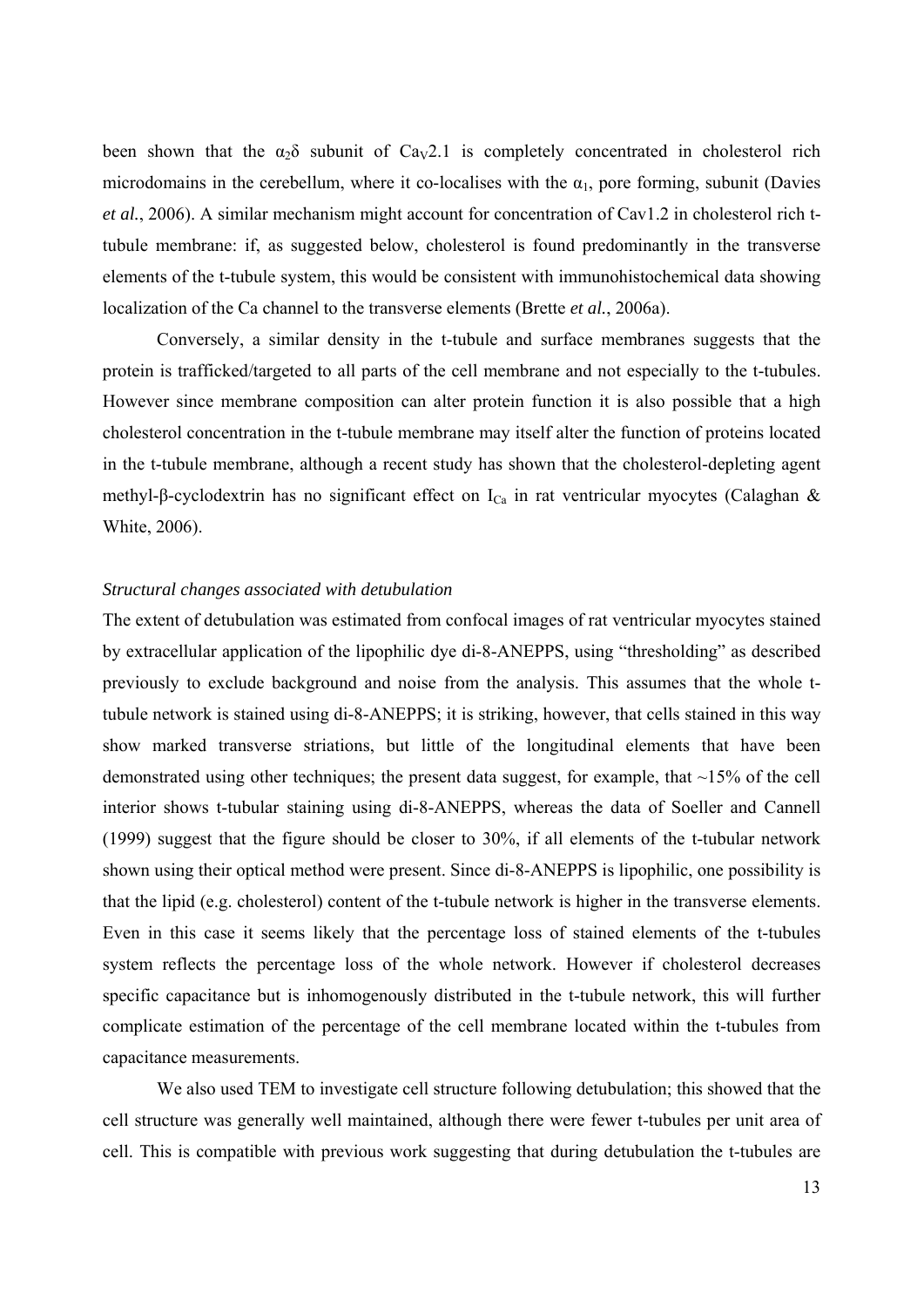detached from, and therefore no longer "held up" by, the surface membrane. As a result they collapse down into their longitudinal elements to form longitudinal vacuoles within the cell (Brette *et al.*, 2002). These changes would also be expected to disrupt dyads within the center of the cell, as suggested previously to account for the lack of sparks in the center of detubulated myocytes (Brette *et al.*, 2005).

#### *Effect of cholesterol on membrane capacitance*

Previous work suggests that the skeletal t-tubule membrane is rich in cholesterol (Rosemblatt *et al.*, 1981; Sumnicht & Sabbadini, 1982); however the composition of the cardiac t-tubule membrane is unknown, although caveolae, specialized areas of the cell membrane rich in cholesterol and sphingolipids, are found in the t-tubules. The contribution of caveolae is normally neglected in geometric estimations of surface area, although they account for 14-21% of the surface and t-tubule membranes (Page, 1978), whereas they are taken into account in capacitance measurements. These "little caves", by forming indentations in the t-tubule membrane, may increase its surface area; thus the >50% of the cell membrane within the t-tubules obtained from the optical data of Soeller and Cannell (1999) by approximating the t-tubules to cylinders may be an underestimate. In the present study we modeled the t-tubules using a specific capacitance 0.56 that of the surface membrane, since this was the maximum reduction of specific capacitance obtained by addition of cholesterol to an artificial membrane. This therefore assumes  $~40\%$ cholesterol in the t-tubule membrane and 0% in the surface membrane, although such extreme differences are unlikely. In skeletal muscle it has been reported that the cholesterol fraction of the surface membrane ranges from 0.28 to 0.38 (Rosemblatt *et al.*, 1981; Sumnicht & Sabbadini, 1982), and that of the t-tubule membrane is double that of the surface membrane, i.e. 0.56 to 0.76; extrapolating from figure 3 these data suggest that at least in skeletal muscle the specific capacitance of the t-tubule membrane may actually be higher than that of the surface membrane. However the equivalent values for cardiac muscle are unknown, and the different responses to methyl-β-cyclodextrin in the 2 muscle types (below) suggest that they may be different.

 Since the cholesterol content of the t-tubule and surface membranes is unlikely to be 40 and 0% respectively, it is likely that the t-tubular fraction of the cell membrane calculated using these values (49%; see above) is an upper limit. This suggests that the optical method of Soeller and Cannell (1999) may overestimate the t-tubular fraction. The reason for this is unclear, but there are two critical factors in the calculation: (i) t-tubule area/cell volume (0.44  $\mu$ m<sup>2</sup>/ $\mu$ m<sup>3</sup>); this (and hence t-tubular fraction) could be overestimated in two ways. First, if the dimensions of a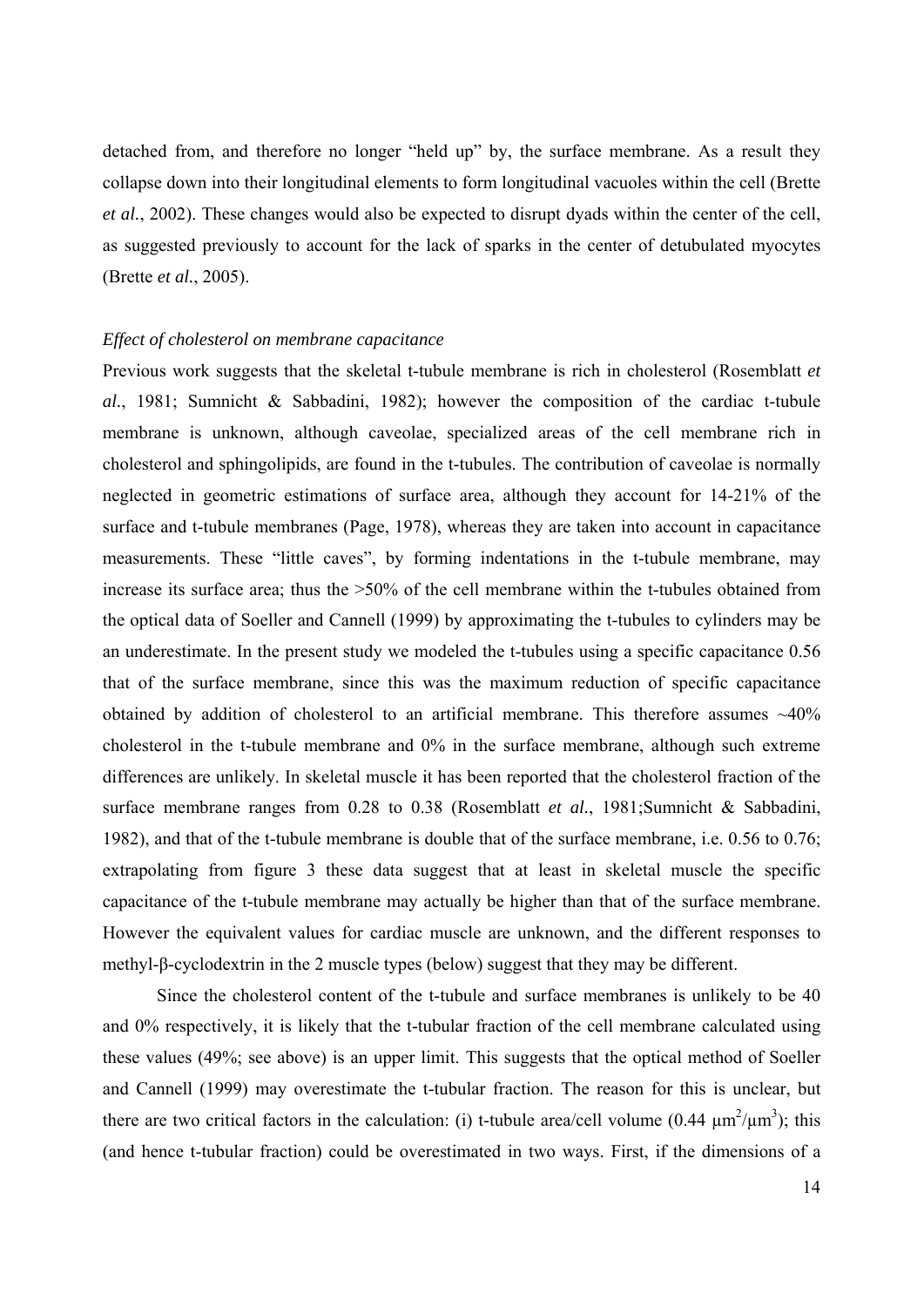typical t-tubule were overestimated by 100 nm in each axis (the maximum for the sampling parameters used), this would increase the apparent t-tubule area/cell volume ratio; however it is unlikely that such an error would be systematic and it would in any case be compensated by an increase in total surface area/volume, so the t-tubule fraction would remain almost unchanged. Secondly, dye accumulation and the non-ratiometric method used to image fluorescence may lead to overestimation, although the authors provide evidence that such accumulation is unlikely to have been a problem. (ii) total surface area/volume ratio; underestimating this ratio will result in an overestimate of fractional t-tubule area. The total surface area is calculated from measured membrane capacitance, assuming a specific capacitance of 1  $\mu$ F/cm<sup>2</sup>. However if this assumed value is too high, cell surface area will be underestimated and the fraction of the membrane in the t-tubules will be overestimated: if the specific capacitance of the t-tubule membrane is assumed to be 0.56  $\mu$ F/cm<sup>2</sup> and the fraction of cell membrane in the t-tubules to be 0.56, then 38% of capacitance will be lost following detubulation (assuming that 8% of the t-tubule network remains attached; fig. 4 above). If the same values are used to convert the capacitance/volume ratios determined by Satoh *et al.* (1996) to surface area/volume ratios (0.897 - 1.179 cm<sup>2</sup>/cm<sup>3</sup>), these can be used to calculate the t-tubule membrane fraction from the data of Soeller and Cannell (1999); see Introduction) as between 49% and 37%, assuming accurate measurement of cell capacitance, uncontaminated by membrane currents and accurately calculated from the experimental records: it is possible that membrane capacitance is underestimated by integration of the capacitance current (Christe *et al.*, 2006). However, a similar relative error is made when measuring the capacitance of intact and detubulated cells, so that their ratio is not significantly altered (Christe *et al.*, 2006). Calculation of cell volume is also not straightforward. Soeller and Cannell (1999) assumed a cylindrical cell 100 µm long x 20 µm diameter to calculate total surface area/volume ratio, and hence a t-tubular membrane fraction of 65% (see Introduction). However an elliptical crosssection provides a volume estimate closest to 3D rendered volume (Satoh *et al.*, 1996), and increases the surface area/volume ratio so that the estimated t-tubular membrane fraction decreases by  $\sim$ 10%. This may still be an upper limit because for an ellipsoid cell the rendered volume is 29% smaller than the computed volume, so that the surface area/volume ratio may be even larger (Satoh *et al.*, 1996). Although capacitance/volume ratios obtained in adolescent Sprague Dawley rats (6.76 pF/pl; Satoh et al., 1996) provide values that agree with the surface area/volume ratio calculated by Soeller and Cannell (1999; see Introduction), this may not be an appropriate reference for measurements in Wistar rats: a recent study reports an average ventricular myocyte volume and capacitance of 23.6 pl and 200 pF respectively in 300g adult Wistar rats (Swift *et al.*,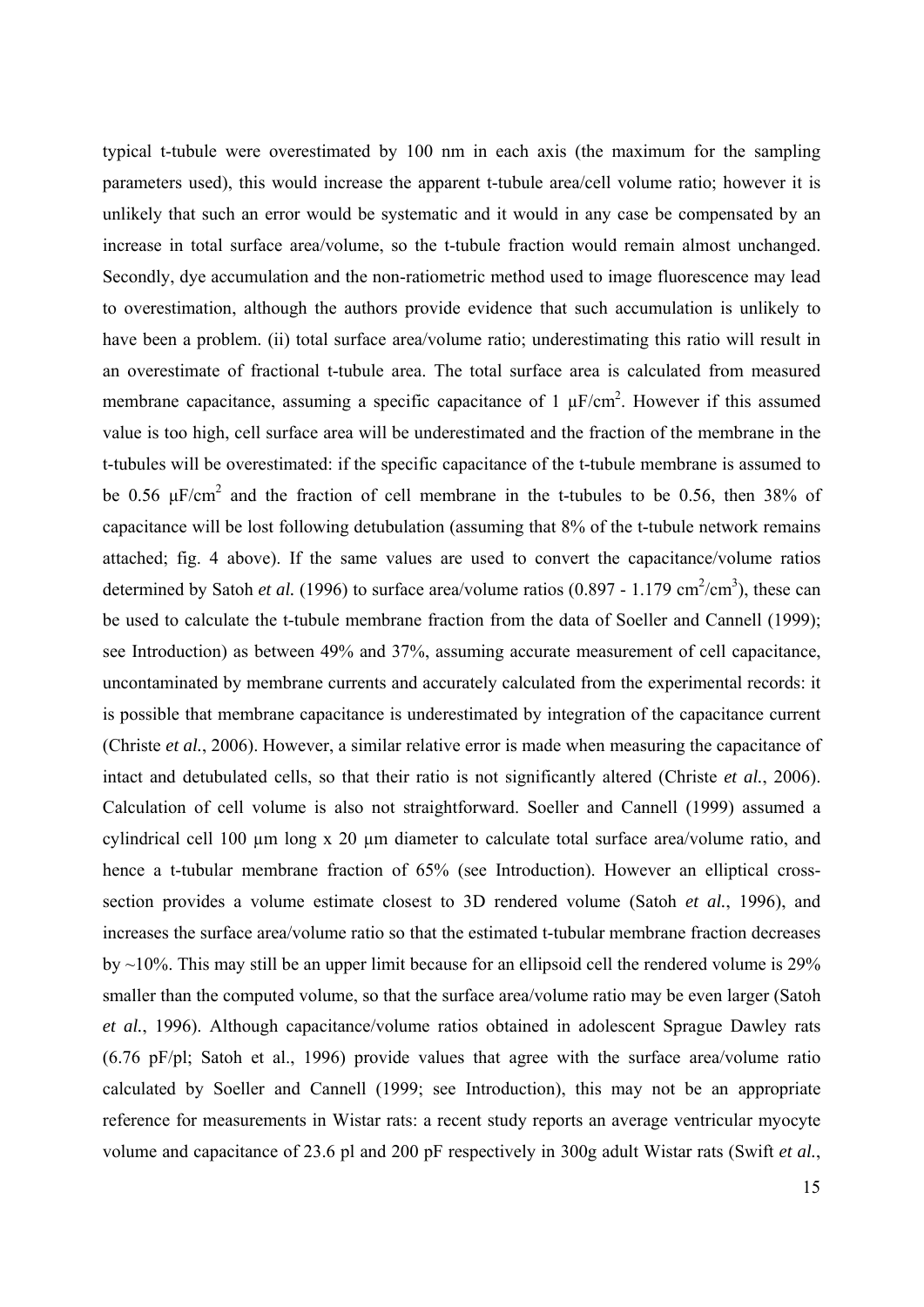2006), giving a total membrane capacitance/volume ratio of 8.43 pF/pl, close to that of 8.88 pF/pl obtained in adult Sprague Dawley rats (Satoh et al. 1996). Combined with the t-tubule area/volume ratio of Soeller and Cannell (1999), this provides a t-tubule fraction of 52%. Interestingly, detubulation of ventricular cells from Sprague Dawley rats results in similar losses of cell capacitance (32%; Despa et al. 2003) as in the Wistar rats used in the present study.

Previous work investigating the effect of cholesterol on membrane capacitance has shown either a decrease, no change, or increase in membrane capacitance. Interestingly a recent study using the cholesterol-depleting agent methyl-β-cyclodextrin showed no change in membrane capacitance or t-tubule structure in rat ventricular myocytes (Calaghan & White, 2006), although previous work has shown that methyl-β-cyclodextrin disrupts the t-tubules in myotubes (Pouvreau *et al.*, 2004), so that the structure of skeletal and cardiac t-tubules may rely to different extents on cholesterol. It might be expected, however, that insertion of cholesterol in the membrane would increase membrane thickness, and thus decrease capacitance. In the present study we used an artificial monolayer, and showed that cholesterol reduced membrane capacitance. Although a useful experimental system with a capacitance similar to that of the cell membrane, this membrane differs from that in the cell: for example it is a monolayer rather than a bilayer, its composition is simpler than that of the cell membrane, it is not in contact with proteins, and it is exposed to different mechanical stresses.

Nevertheless the present work suggests that the specific capacitance of the t-tubule membrane may be lower than that of the surface membrane, possibly because of a high cholesterol content; correction for such an effect would increase the fraction estimated by detubulation and decrease the fraction calculated from optical measurements, and could therefore help reconcile the estimates of t-tubule membrane fraction obtained using the two methods; the considerations discussed above suggest that the true fraction lies close to 50%: between the values obtained using the two techniques.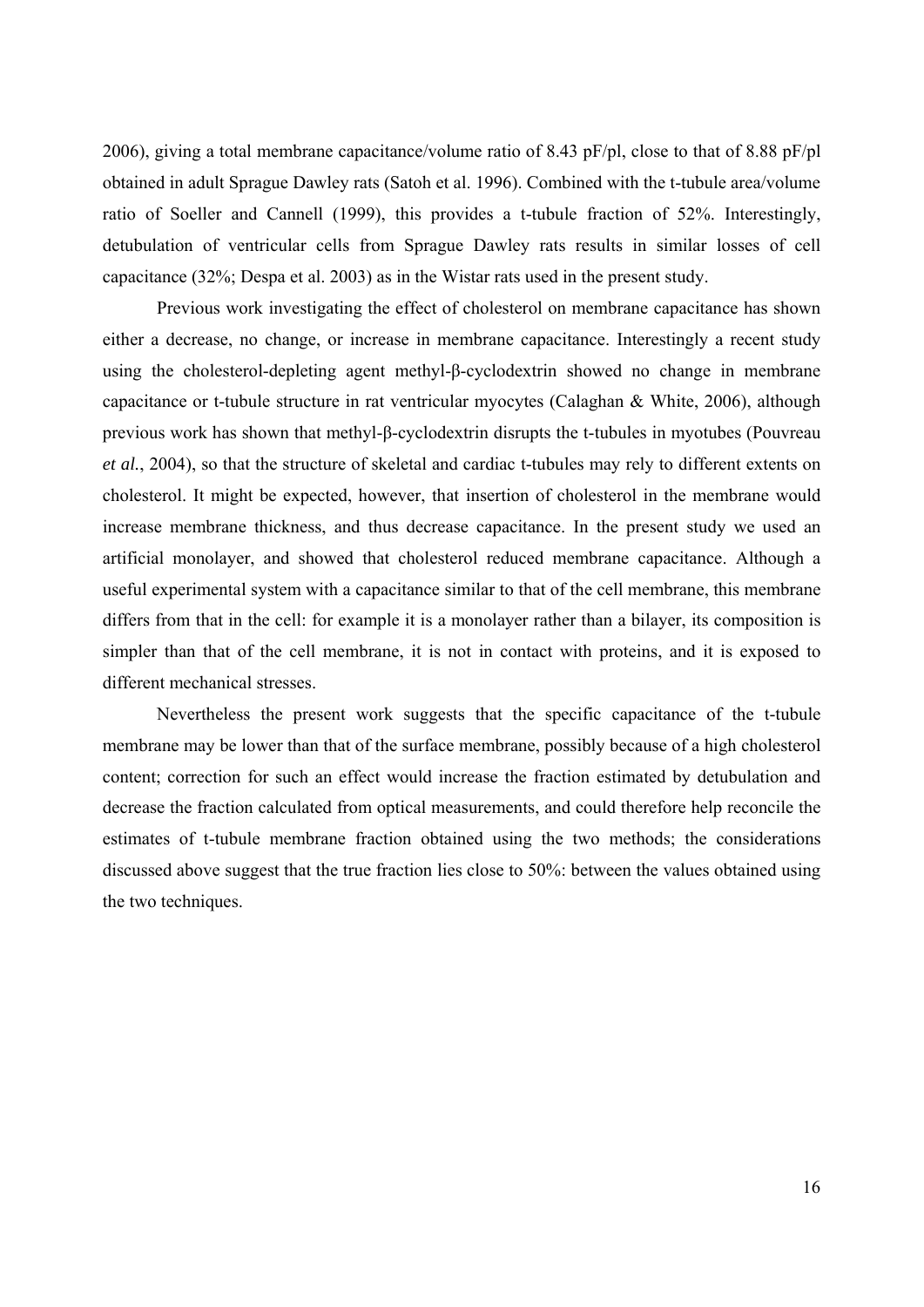## **Acknowledgements**

The authors would like to thank L.Sadler for helping with the impedance measurements of DOPC/cholesterol monolayers, Dr David Woolley, Ms Debbie Carter and Mrs Gini Tilly for electron microscopy. Fabien Brette is a Wellcome Trust Fellow. The work described in this study was supported by the British Heart Foundation, by project AV0Z 20760514 from the Institute of Thermomechanics of Czech Academy of Sciences, by project MSM 0021622402 from the Ministry of Education, Youth and Sports of the Czech Republic and by a Junior Fellowship awarded to Dr. Pásek by the Physiological Society.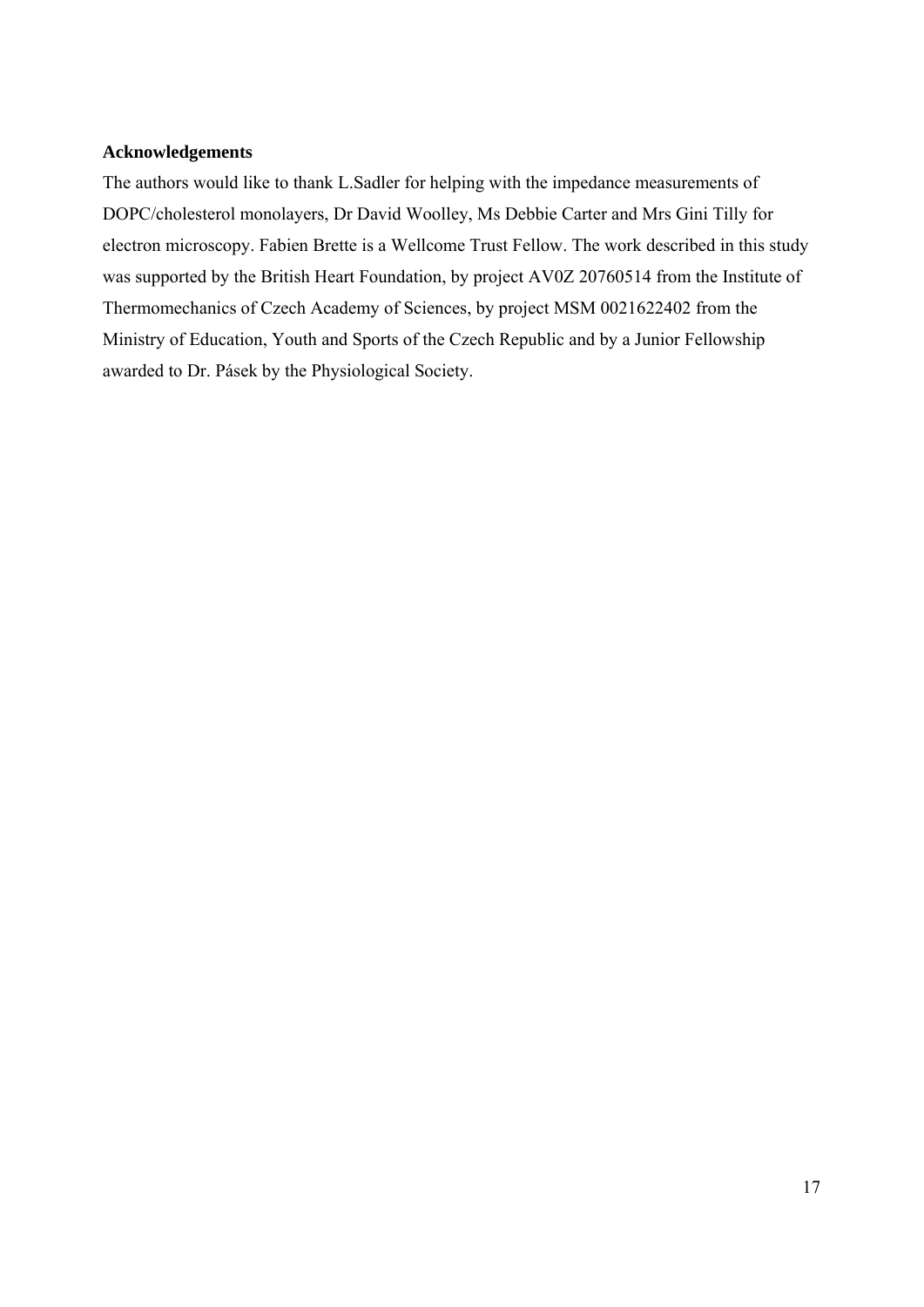# Reference

Bers DM (2001). *Excitation-contraction coupling and cardiac contractile force* 2nd ed. Dordrecht, Netherlands: Kluwer Academic.

Bers DM (2002). Cardiac excitation-contraction coupling. *Nature* **415**, 198-205.

Bizzotto D & Nelson A (1998). Continuing electrochemical studies of phospholipid monolayers of dioleoyl phosphatidylcholine at the mercury-electrolyte interface. *Langmuir* **14**, 6269-6273.

Brette F, Despa S, Bers DM, & Orchard CH (2005). Spatiotemporal characteristics of SR Ca<sup>2+</sup> uptake and release in detubulated rat ventricular myocytes. *J Mol Cell Cardiol* **39**, 804-812.

Brette F, Komukai K, & Orchard CH (2002). Validation of formamide as a detubulation agent in isolated rat cardiac cells. *Am J Physiol* **283**, H1720-H1728.

Brette F, Leroy J, Le Guennec JY, & Salle L (2006a).  $Ca^{2+}$  currents in cardiac myocytes: Old story, new insights. *Prog Biophys Mol Biol* **91**, 1-82.

Brette F & Orchard C (2003). t-tubule function in mammalian cardiac myocytes. *Circ Res* **92**, 1182-1192.

Brette F & Orchard CH (2006a). Density and sub-cellular distribution of cardiac and neuronal sodium channel isoforms in rat ventricular myocytes. *Biochem Biophys Res Commun* **348**, 1163- 1166.

Brette F & Orchard CH (2006b). No apparent requirement for neuronal sodium channels in excitation-contraction coupling in rat ventricular myocytes. *Circ Res* **98**, 667-674.

Brette F, Rodriguez P, Komukai K, Colyer J, & Orchard CH (2004a). beta-adrenergic stimulation restores the Ca transient of ventricular myocytes lacking t-tubules. *J Mol Cell Cardiol* **36**, 265- 275.

Brette F, Salle L, & Orchard CH (2004b). Differential modulation of L-type  $Ca^{2+}$  current by SR Ca2+ release at the t-tubules and surface membrane of rat ventricular myocytes. *Circ Res* **95**, e1-e7.

Brette F, Salle L, & Orchard CH (2006b). Quantification of calcium entry at the t-tubules and surface membrane in rat ventricular myocytes. *Biophys J* **90**, 381-389.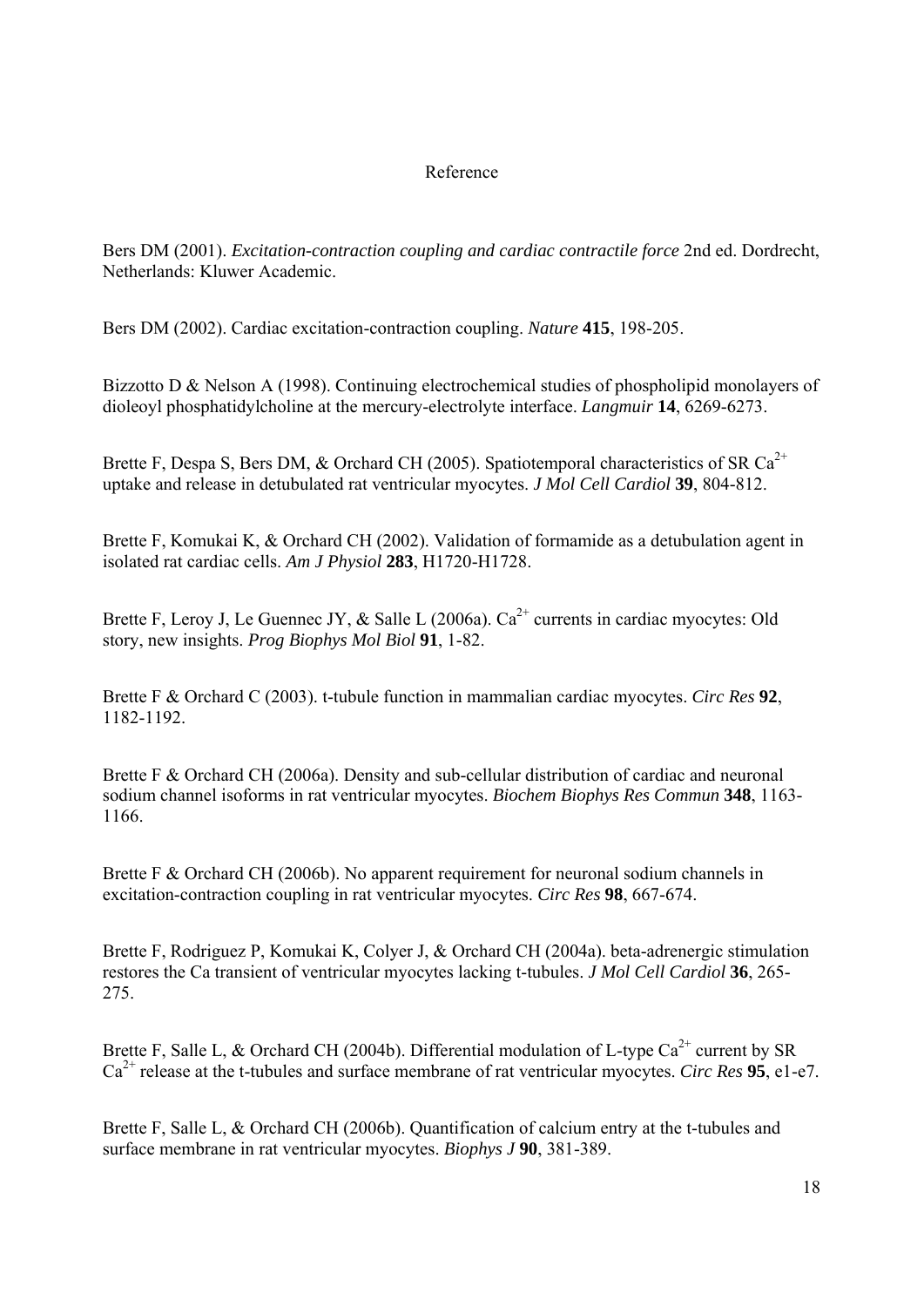Calaghan S & White E (2006). Caveolae modulate excitation-contraction coupling and beta2 adrenergic signalling in adult rat ventricular myocytes. *Cardiovasc Res* **69**, 816-824.

Christe G, Zhang Y, Ricci E, Chouabe C, & Bonvallet R (2006). Evaluation of cardiac cell membrane capacitance from the current response to a small pulse. Compared reliability of numerical integration versus fitting an exponential decay. *Proc Physiol Soc 3* **PC99**, (Abstract).

Cohen-Atiya M, Nelson A, & Mandler D (2006). Characterization of n-alkanethiol self-assembled monolayers on mercury by impedance spectroscopy and potentiometric measurements. *Journal of Electroanalytical Chemistry* **593**, 227-240.

Davies A, Douglas L, Hendrich J, Wratten J, Tran Van MA, Foucault I, Koch D, Pratt WS, Saibil HR, & Dolphin AC (2006). The calcium channel alpha<sub>2delta-2</sub> subunit partitions with Ca<sub>V</sub>2.1 into lipid rafts in cerebellum: implications for localization and function. *J Neurosci* **26**, 8748-8757.

Despa S, Brette F, Orchard CH, & Bers DM (2003). Na/Ca exchange and Na/K-ATPase function are equally concentrated in transverse tubules of rat ventricular myocytes. *Biophys J* **85**, 3388- 3396.

Heinzel FR, Bito V, Volders PG, Antoons G, Mubagwa K, & Sipido KR (2002). Spatial and temporal inhomogeneities during  $Ca^{2+}$  release from the sarcoplasmic reticulum in pig ventricular myocytes. *Circ Res* **91**, 1023-1030.

Kawai M, Hussain M, & Orchard CH (1999). Excitation-contraction coupling in rat ventricular myocytes after formamide-induced detubulation. *Am J Physiol* **277**, H603-H609.

Komukai K, Brette F, Yamanushi TT,  $\&$  Orchard CH (2002). K<sup>+</sup> current distribution in rat subepicardial ventricular myocytes. *Pflugers Arch* **444**, 532-538.

Nelson A & Auffret N (1988). Phospholipid monolayers of di-oleoyl lecithin at the mercury/water interface. *Journal of Electroanalytical Chemistry* **244**, 99-113.

Page E (1978). Quantitative ultrastructural analysis in cardiac membrane physiology. *Am J Physiol* **235**, C147-C158.

Pandit SV, Clark RB, Giles WR, & Demir SS (2001). A mathematical model of action potential heterogeneity in adult rat left ventricular myocytes. *Biophys J* **81**, 3029-3051.

Pásek M, Šimurda J, & Christé G (2006). The functional role of cardiac t-tubules explored in a model of rat ventricular myocytes. *Philos Transact A Math Phys Eng Sci* **364**, 1187-1206.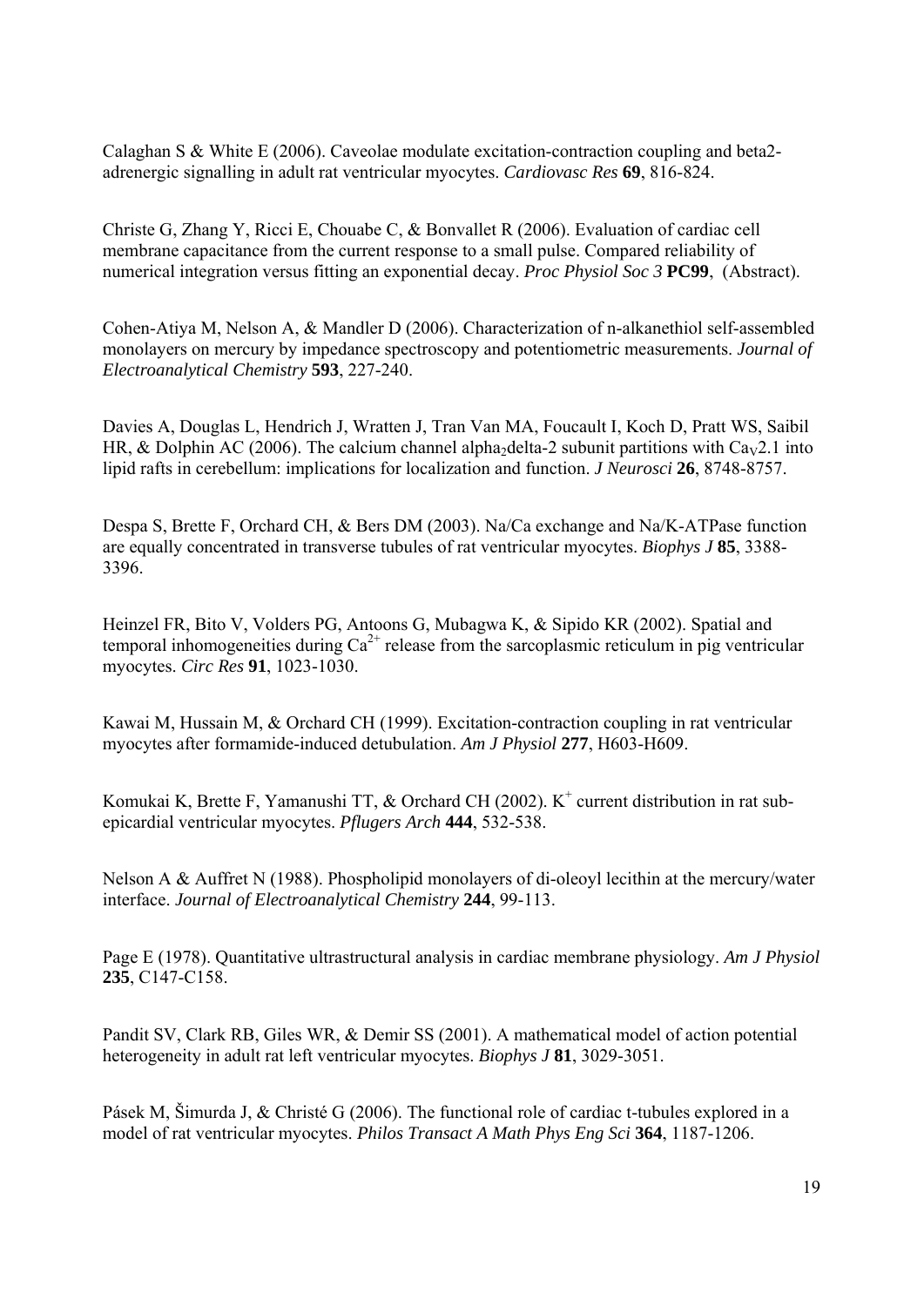Pásek M, Šimurda J, Christé G, & Orchard CH (2007). Modelling the cardiac transverse-axial tubular system. *Prog Biophys Mol Biol* (this issue).

Pouvreau S, Berthier C, Blaineau S, Amsellem J, Coronado R, & Strube C (2004). Membrane cholesterol modulates dihydropyridine receptor function in mice fetal skeletal muscle cells. *J Physiol* **555**, 365-381.

Rosemblatt M, Hidalgo C, Vergara C, & Ikemoto N (1981). Immunological and biochemical properties of transverse tubule membranes isolated from rabbit skeletal muscle. *J Biol Chem* **256**, 8140-8148.

Satoh H, Delbridge LM, Blatter LA, & Bers DM (1996). Surface:volume relationship in cardiac myocytes studied with confocal microscopy and membrane capacitance measurements: speciesdependence and developmental effects. *Biophys J* **70**, 1494-1504.

Soeller C & Cannell MB (1999). Examination of the transverse tubular system in living cardiac rat myocytes by 2-photon microscopy and digital image-processing techniques. *Circ Res* **84**, 266-275.

Sumnicht GE & Sabbadini RA (1982). Lipid composition of transverse tubular membranes from normal and dystrophic skeletal muscle. *Arch Biochem Biophys* **215**, 628-637.

Swift F, Stromme TA, Amundsen B, Sejersted OM,  $\&$  Sjaastad I (2006). Slow diffusion of K<sup>+</sup> in the T tubules of rat cardiomyocytes. *J Appl Physiol* **101**, 1170-1176.

Voigt T & Dauber W (2004). About the T-system in the myofibril-free sarcoplasm of the frog muscle fibre. *Tissue and Cell* **36**, 245-248.

Whitehouse C, O'Flanagan R, Lindholm-Sethson B, Movaghar B, & Nelson A (2004). Application of electrochemical impedance spectroscopy to the study of dioleoyl phosphatidylcholine monolayers on mercury. *Langmuir* **20**, 136-144.

Wier WG & Balke CW (1999).  $Ca^{2+}$  release mechanisms,  $Ca^{2+}$  sparks, and local control of excitation-contraction coupling in normal heart muscle. *Circ Res* **85**, 770-776.

Yang Z, Pascarel C, Steele DS, Komukai K, Brette F, & Orchard CH (2002). Na<sup>+</sup>-Ca<sup>2+</sup> exchange activity is localized in the t-tubules of rat ventricular myocytes. *Circ Res* **91**, 315-322.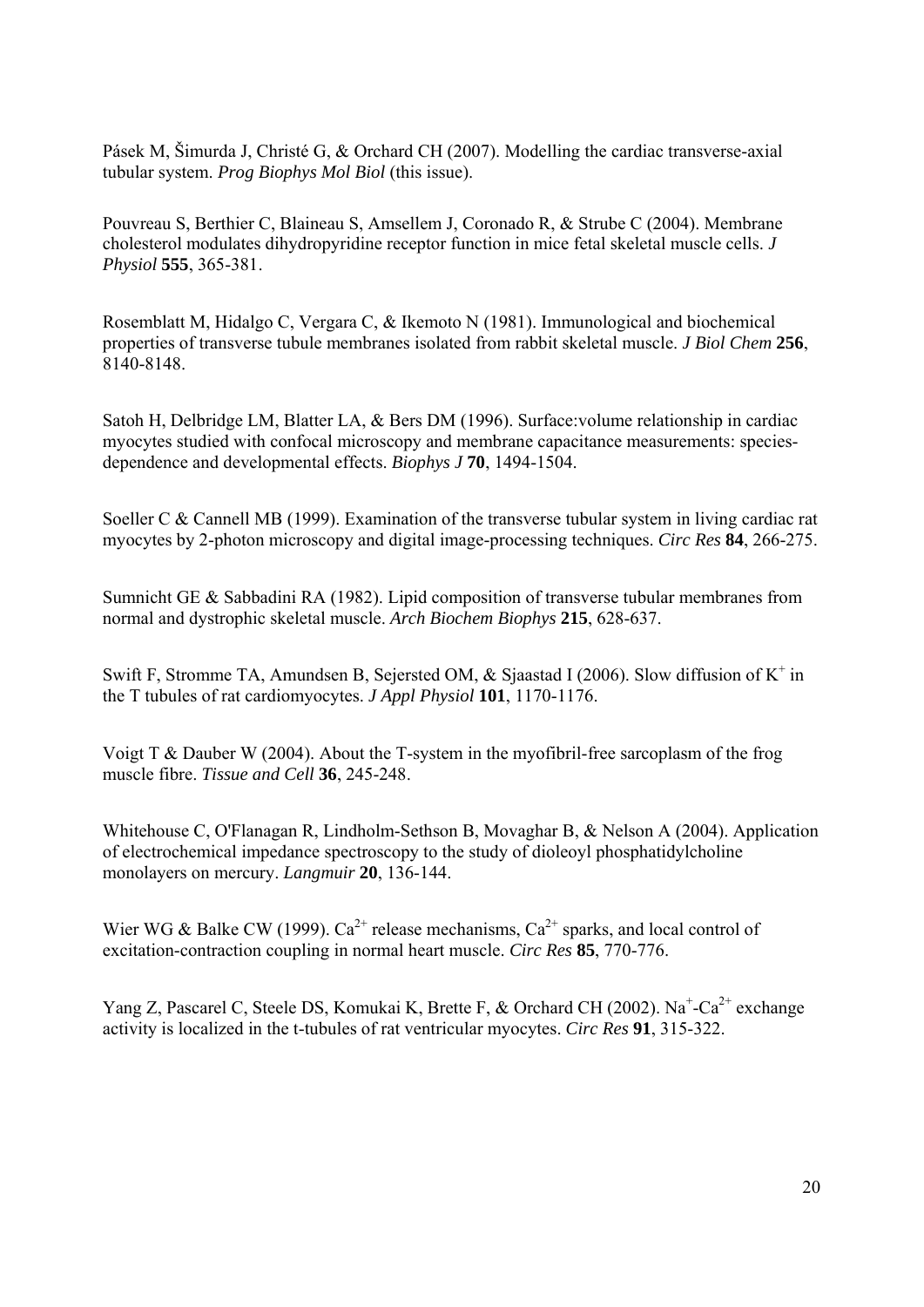|             | (a) Area of          | (b) Area within       | $(b/a)*100$    | Number of   | t-tubules/ $\mu$ m <sup>2</sup> | Average           |
|-------------|----------------------|-----------------------|----------------|-------------|---------------------------------|-------------------|
|             | myocyte              | (a) occupied by       | $\binom{0}{0}$ | t-tubules   |                                 | t-tubule area     |
|             | analysed $(\mu m^2)$ | t-tubules $(\mu m^2)$ |                |             |                                 | $(\mu m^2)$       |
|             |                      |                       |                |             |                                 |                   |
| Control     | $131.40 \pm 8.98$    | $2.66 \pm 0.63$       | $1.93 \pm$     | $55 \pm 9$  | $0.37 \pm 0.03$                 | $0.046 \pm 0.006$ |
|             |                      |                       | 0.38           |             |                                 |                   |
|             |                      |                       |                |             |                                 |                   |
| Detubulated | $127.20 \pm 5.82$    | $1.16 \pm 0.23*$      | $0.94 \pm$     | $28 \pm 5*$ | $0.22 \pm 0.04*$                | $0.046 \pm 0.009$ |
|             |                      |                       | $0.20*$        |             |                                 |                   |
|             |                      |                       |                |             |                                 |                   |

Table 1. T-tubule characteristics determined from TEM images of control and detubulated rat ventricular myocytes, obtained as described in Methods. \* P<0.05 compared with control myocytes. n = 431 t-tubules in 8 control cells; 166 t-tubules in 6 detubulated cells.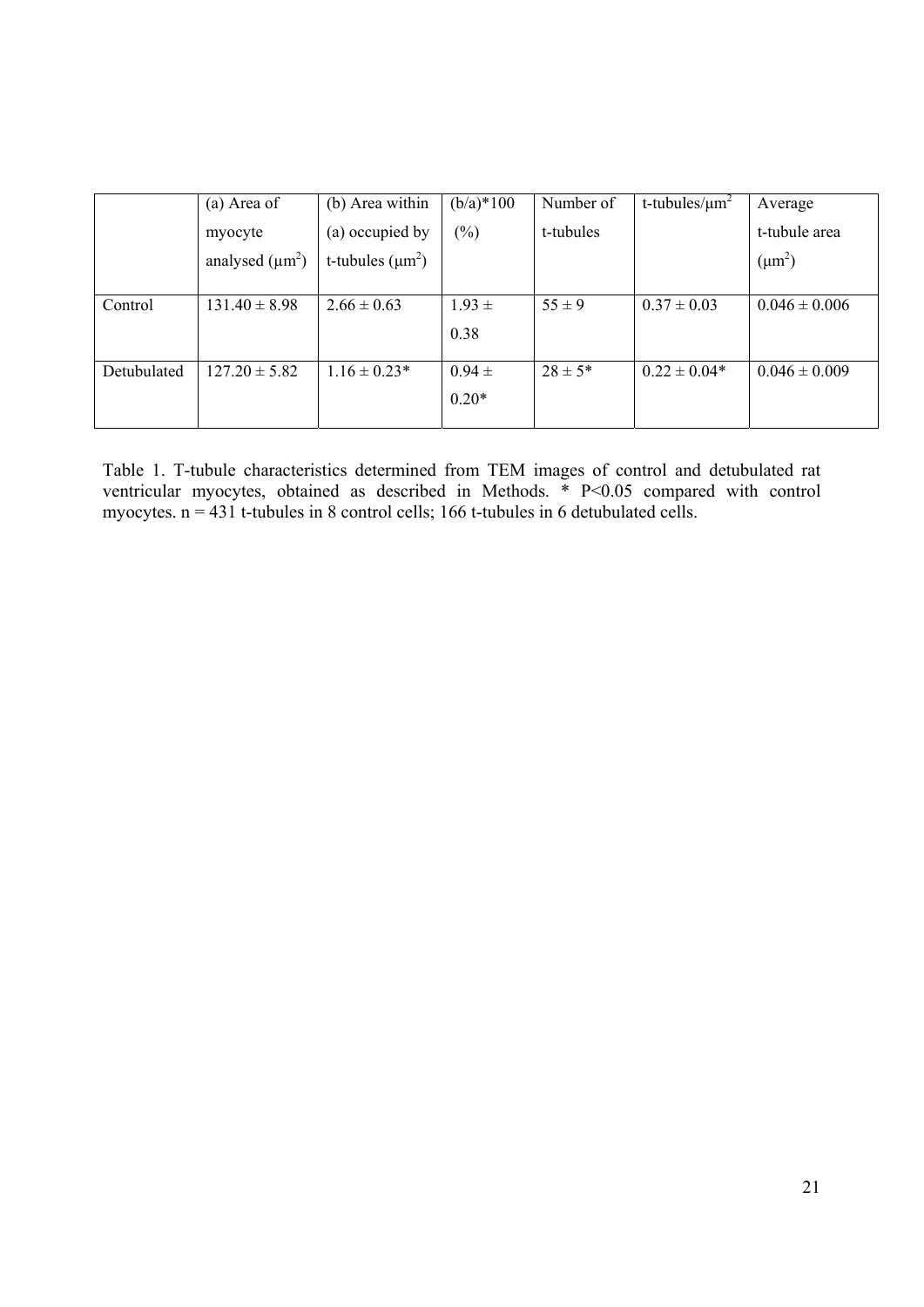|                   |     |                 | <b>Experimental data</b> | <b>Fraction from model</b> |                                 |  |
|-------------------|-----|-----------------|--------------------------|----------------------------|---------------------------------|--|
|                   |     |                 | Corrected for            | From                       | After accounting for            |  |
|                   |     | Loss of current | incomplete               | uncontaminated             | contamination by other currents |  |
|                   |     |                 | detubulation             | current                    |                                 |  |
| $I_{Na}$          | (1) | $32\%$          | $35\%$                   | 38 %                       | 38 %                            |  |
| $I_{Ca}$          | (2) | 87 %            | 94 %                     | $96\%$                     | 95 %                            |  |
| $I_{\rm Kto}$     | (3) | 32 %            | 40 %                     | 41 $%$                     | 46 %                            |  |
| $I_{Kss}$         | (3) | 76 %            | 82 %                     | 85 %                       | 86 %                            |  |
| $I_{K}$           | (3) | 32 %            | 40 %                     |                            |                                 |  |
| $I_{K1}$          | (3) | 32 %            | 40 %                     | $47\%$                     | $47\%$                          |  |
| I <sub>NaCa</sub> | (4) | 63 %            | 68 %                     | $72\%$                     | 78 %                            |  |
| $I_{\text{NaK}}$  | (4) | 59 %            | 64 %                     | 64 %                       | 64 %                            |  |

Table 2. Use of a biophysically realistic computer model of a rat ventricular myocyte (specific capacitance of the t-tubule membrane  $0.56 \mu\text{F/cm}^2$ , 49% of the cell membrane within the t-tubules, 7.7% of the t-tubule network remaining after detubulation, and assuming that this fraction is electrically coupled to the surface membrane) to calculate the percentage of each ion flux pathway necessary within the t-tubules (right columns) to give the percentages of membrane current calculated to be within the t-tubules from experimental data obtained by detubulation (left columns). The bracketed numbers by each membrane current refer to the reference from which the experimental data were obtained, as follows: (1) Brette and Orchard, 2006; (2) Kawai *et al.,* 1999; (3) Komukai *et al.,* 2002; (4) Despa *et al.,* 2003. See text for further information.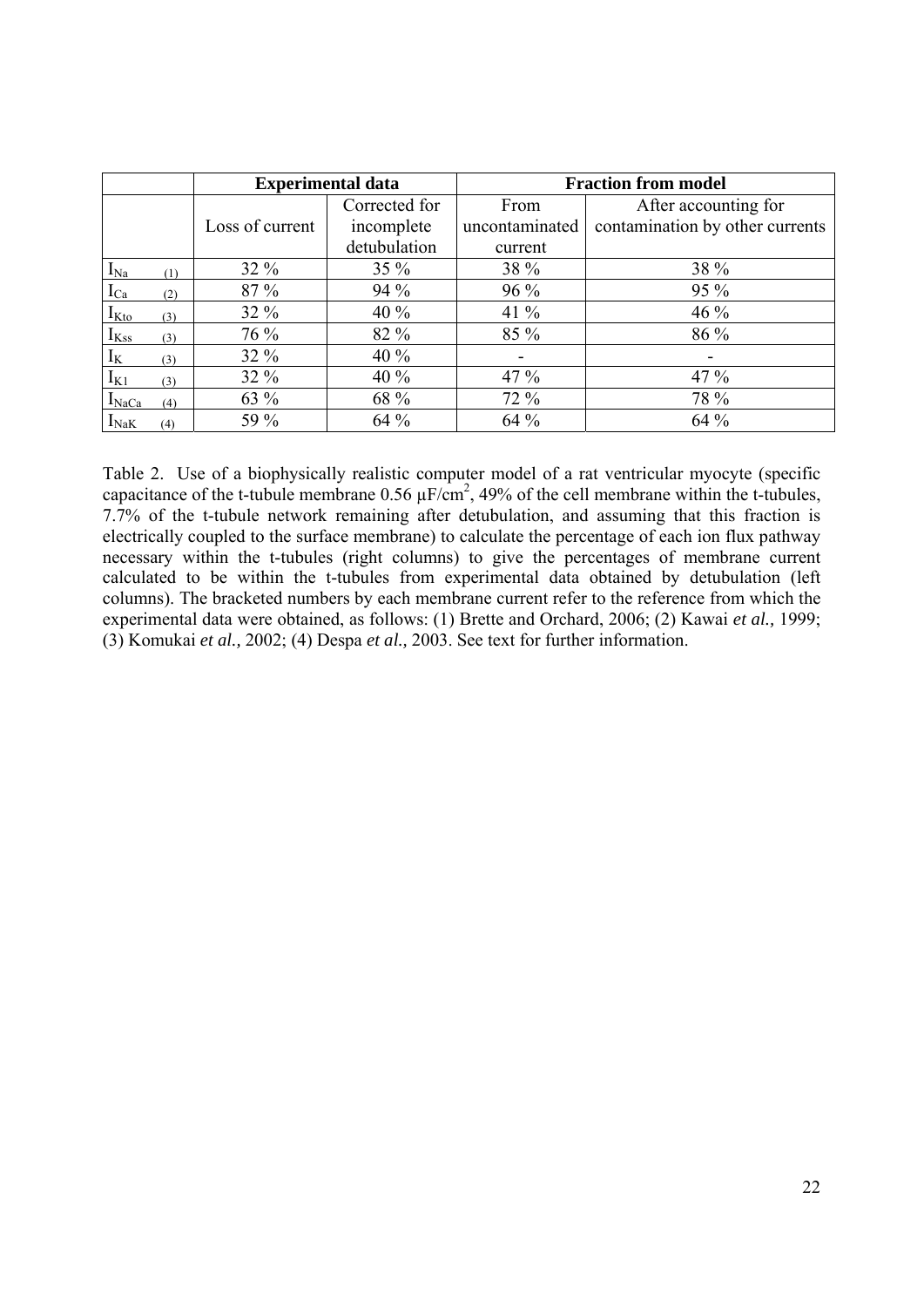|                  |                    | <b>Model before correction</b> |       | <b>Model after correction</b> |                    |       |
|------------------|--------------------|--------------------------------|-------|-------------------------------|--------------------|-------|
|                  | t-density          | <b>S-density</b>               | ratio | t-density                     | <b>S-density</b>   | ratio |
| $I_{Na}$         | 6.53               | 13.33                          | 0.49  | 7.76                          | 12.16              | 0.64  |
|                  | mS/cm <sup>2</sup> | mS/cm <sup>2</sup>             |       | mS/cm <sup>2</sup>            | mS/cm <sup>2</sup> |       |
| $I_{Ca}$         | 3.73e-4            | 5.35e-5                        | 6.97  | 4.07e-4                       | 2.06e-5            | 19.77 |
|                  | cm/s               | cm/s                           |       | cm/s                          | cm/s               |       |
| $I_{\text{Kto}}$ | 0.229              | 0.467                          | 0.49  | 0.329                         | 0.371              | 0.89  |
|                  | mS/cm <sup>2</sup> | mS/cm <sup>2</sup>             |       | mS/cm <sup>2</sup>            | mS/cm <sup>2</sup> |       |
| $I_{Kss}$        | 0.1086             | 0.0329                         | 3.30  | 0.1229                        | 0.0192             | 6.39  |
|                  | mS/cm <sup>2</sup> | mS/cm <sup>2</sup>             |       | mS/cm <sup>2</sup>            | mS/cm <sup>2</sup> |       |
| $I_{K1}$         | 0.157              | 0.320                          | 0.49  | 0.230                         | 0.249              | 0.92  |
|                  | mS/cm <sup>2</sup> | mS/cm <sup>2</sup>             |       | mS/cm <sup>2</sup>            | mS/cm <sup>2</sup> |       |
| $I_{NaCa}$       | $2.31e-4$          | 1.31e-4                        | 1.76  | 2.87e-4                       | 7.76e-5            | 3.70  |
|                  | $\mu A/cm^2$       | $\mu A/cm^2$                   |       | $\mu A/cm^2$                  | $\mu A/cm^2$       |       |
| $I_{\text{NaK}}$ | 1.204              | 0.804                          | 1.50  | 1.306                         | 0.706              | 1.85  |
|                  | $\mu A/cm^2$       | $\mu A/cm^2$                   |       | $\mu A/cm^2$                  | $\mu A/cm^2$       |       |

Table 3. Parameters determining the density of ion flux pathways in the t-tubular (t-density) and surface (S-density) membranes in the model, showing the effect of correcting for current fraction on current density. The densities before correction are calculated from the fractions of tubular ion currents obtained by detubulation ("loss of current" in table 2); those after correction were obtained after incorporating incomplete detubulation, the effect of ion concentration changes within the t-tubules and the effect of contamination by other currents (right column in table 2). The t-tubular fraction of the cell membrane in the model was set to  $49\%$ . mS/cm<sup>2</sup>: maximum conductance/unit surface area;  $\mu A/cm^2$ : maximum current/unit surface area; cm/s: permeability/unit surface area.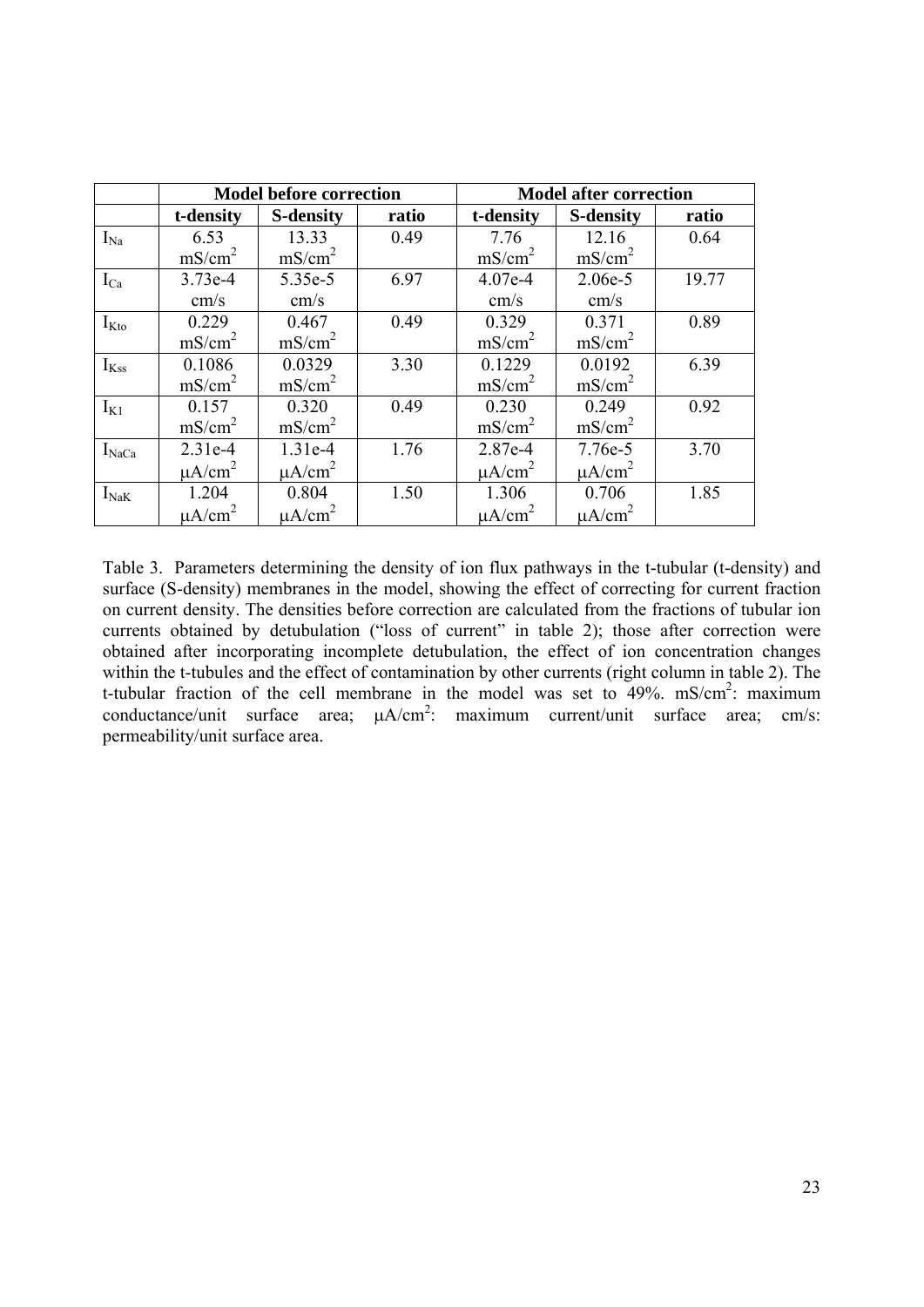

Figure 1. The combinations of density of t-tubule openings, mean tubular radius and mean tubular length that can mathematically coexist in a cardiac myocyte with a t-tubular membrane fraction of either 56% (top) or 32% (bottom). The planes are colour coded to distinguish between long (red) and short (blue) tubular lengths. Comparison of these combinations with published values can help determine which estimate of fractional area of tubular membrane may be closest to the true value; see text for further information.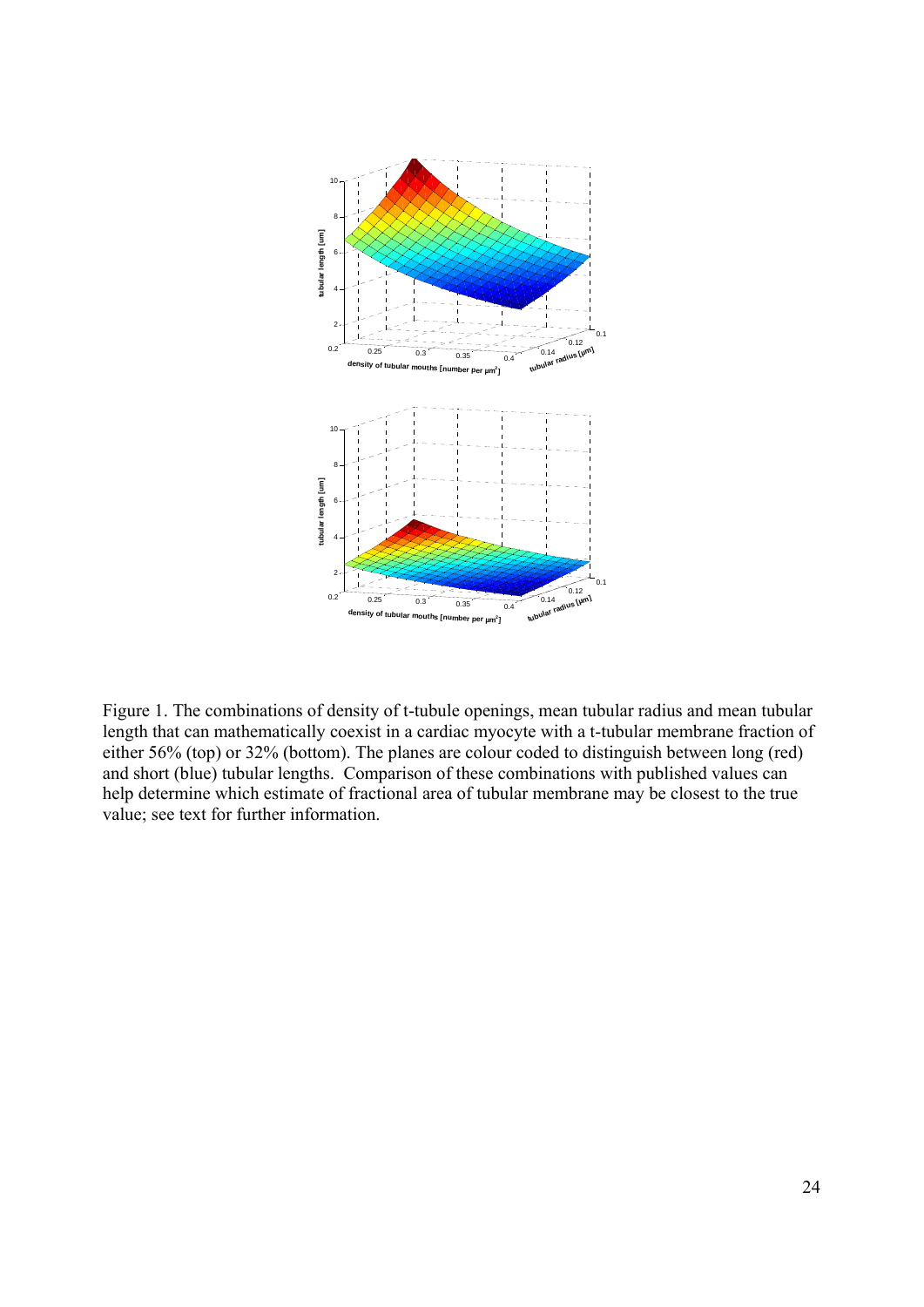

Figure 2. Left: representative transmission EM images of control (top) and detubulated (bottom) rat ventricular myocytes. The bars in each panel represent 2 μm. Right: the distribution of distances of putative t-tubules from the nearest Z-line (top) and the distribution of diameters of putative t-tubules (bottom) in control (filled symbols) and detubulated (open circles) myocytes, with Gaussian fits.  $n = 166$  t-tubules in 4 control cells; 86 t-tubules in 2 detubulated cells.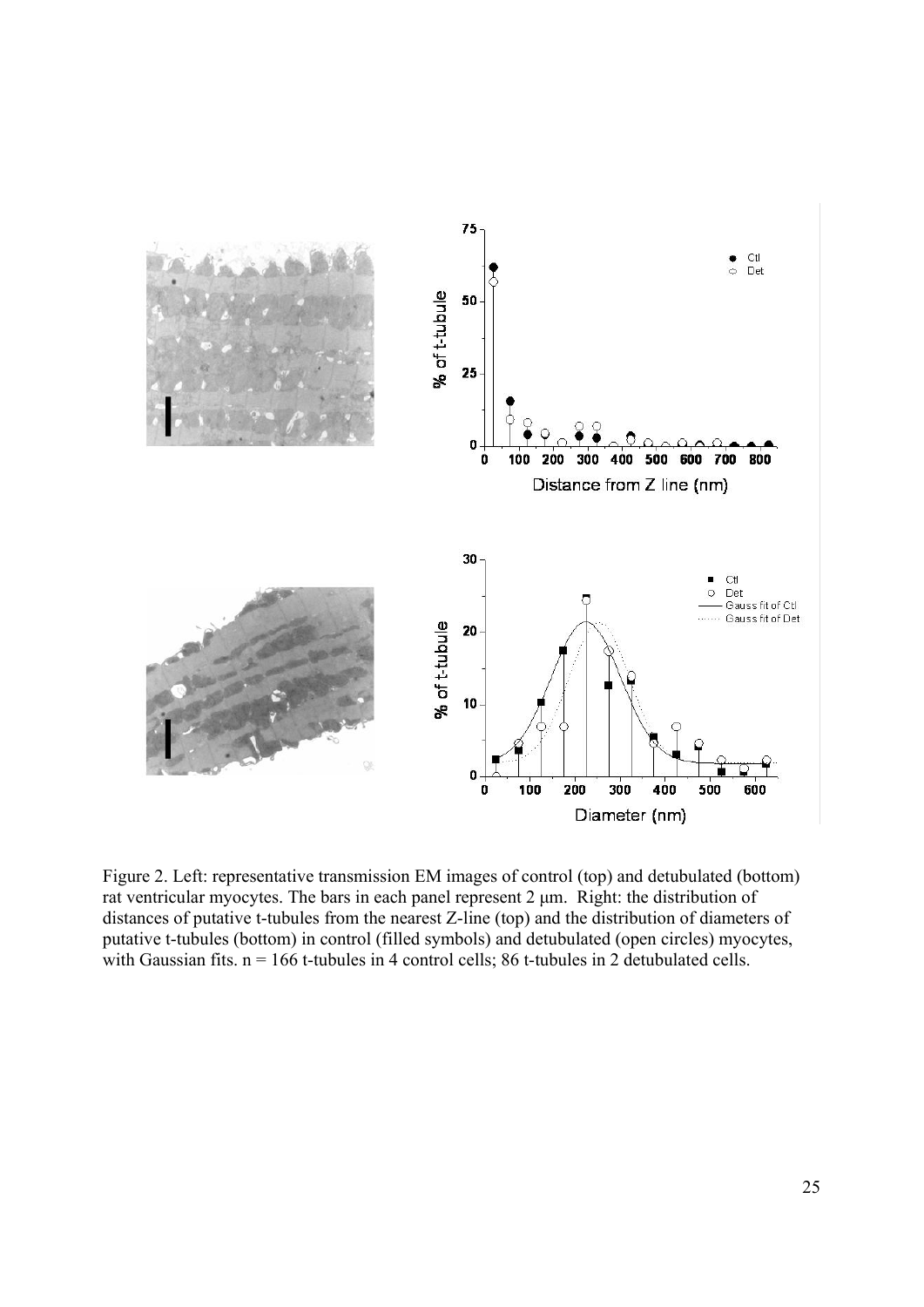

Figure 3. The effect of cholesterol on specific capacitance, measured as the zero frequency capacitance of a DOPC monolayer-coated mercury electrode with cholesterol incorporation. Experiments carried out in 100 mmol/l KCl.